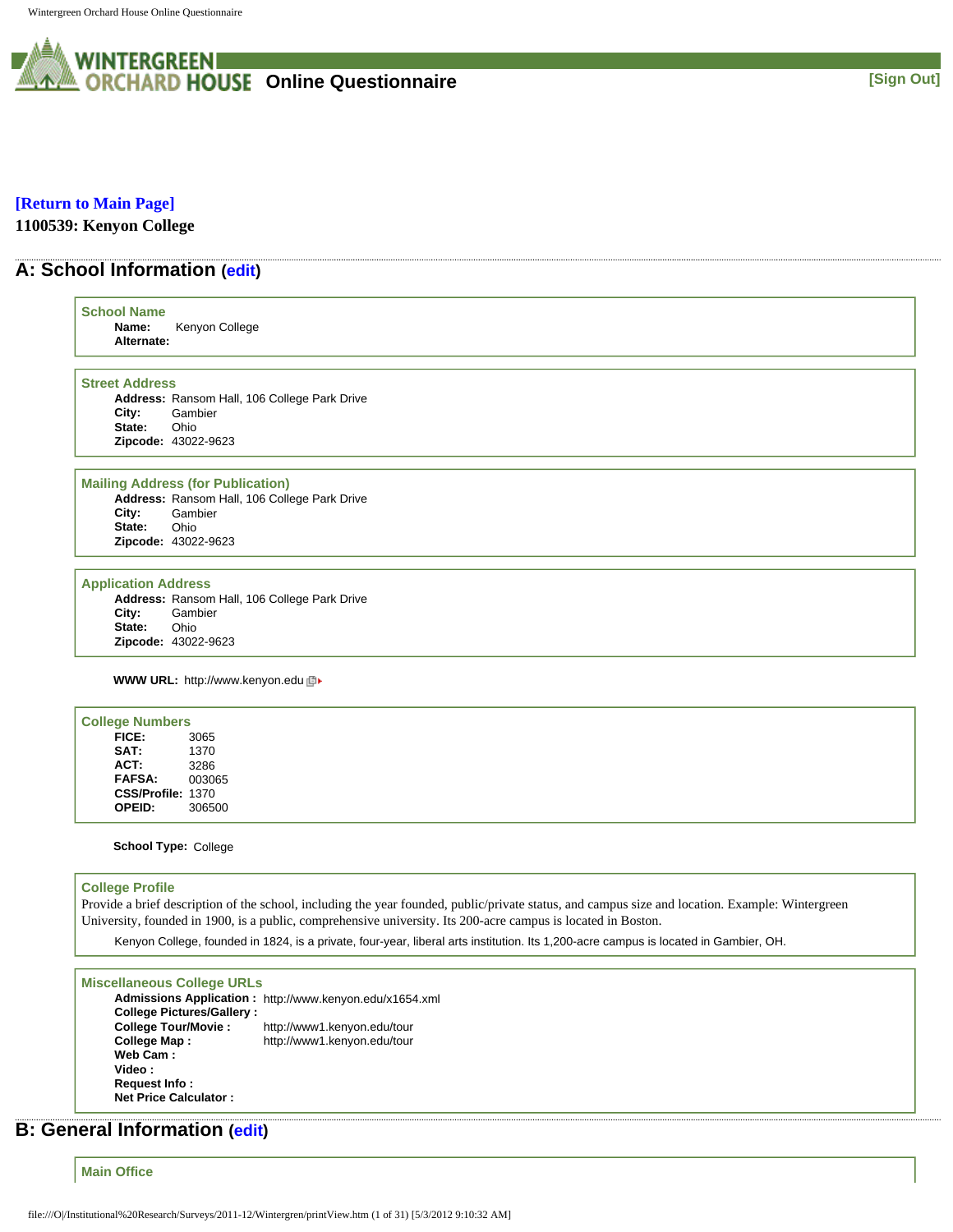**Phone:** 740 427-5000 **Toll-free: Fax:**

#### **Admissions Office**

**Phone:** 740 427-5776 **Toll-free:** 800 848-2468 **Fax:** 740 427-5770 **E-mail:** admissions@kenyon.edu

#### **Financial Aid Office**

**Phone:** 740 427-5430 **Toll-free: Fax:** 740 427-5240 **E-mail:** finaid@kenyon.edu

#### **President**

**Name:** S. Georgia Nugent **President Degree:** Ph.D. **E-mail:** nugent@kenyon.edu

#### **Admissions Officer**

**Name:** Jennifer Delahunty **Title:** Dean of Admissions and Financial Aid **Degree:** M.F.A. **E-mail:** delahuntyj@kenyon.edu

#### **Financial Aid Officer**

**Name:** Craig Daugherty<br>**Title:** Director of Finan **Director of Financial Aid Degree: E-mail:** daugherty@kenyon.edu

#### **General School Info**

**Year School Founded:** 1824

**Institution Type: X** Four Year Two Year Upper Division **Graduate** 

**Academic Environment:** Liberal Arts

**Men's/Women's/Coed:** Women's College

Men's College **X** Coeducational College Founded Coeducational College **X** Became Coeducational College Year: 1969

**Public/Private:** Private (nonprofit)

**School Has Religious Affiliation:** Yes **If YES, select one option from the church index menu or provide a specific affiliation. Church Index: Specific:** non-denominational; informal affiliation with the Episcopal Church

**Historically/Traditionally Black:** No

### **General Comment**

**General Comment:** 

Please list any related details not covered in the previous fields on this screen.

**Enrollment Figures Information for Fall:** 2011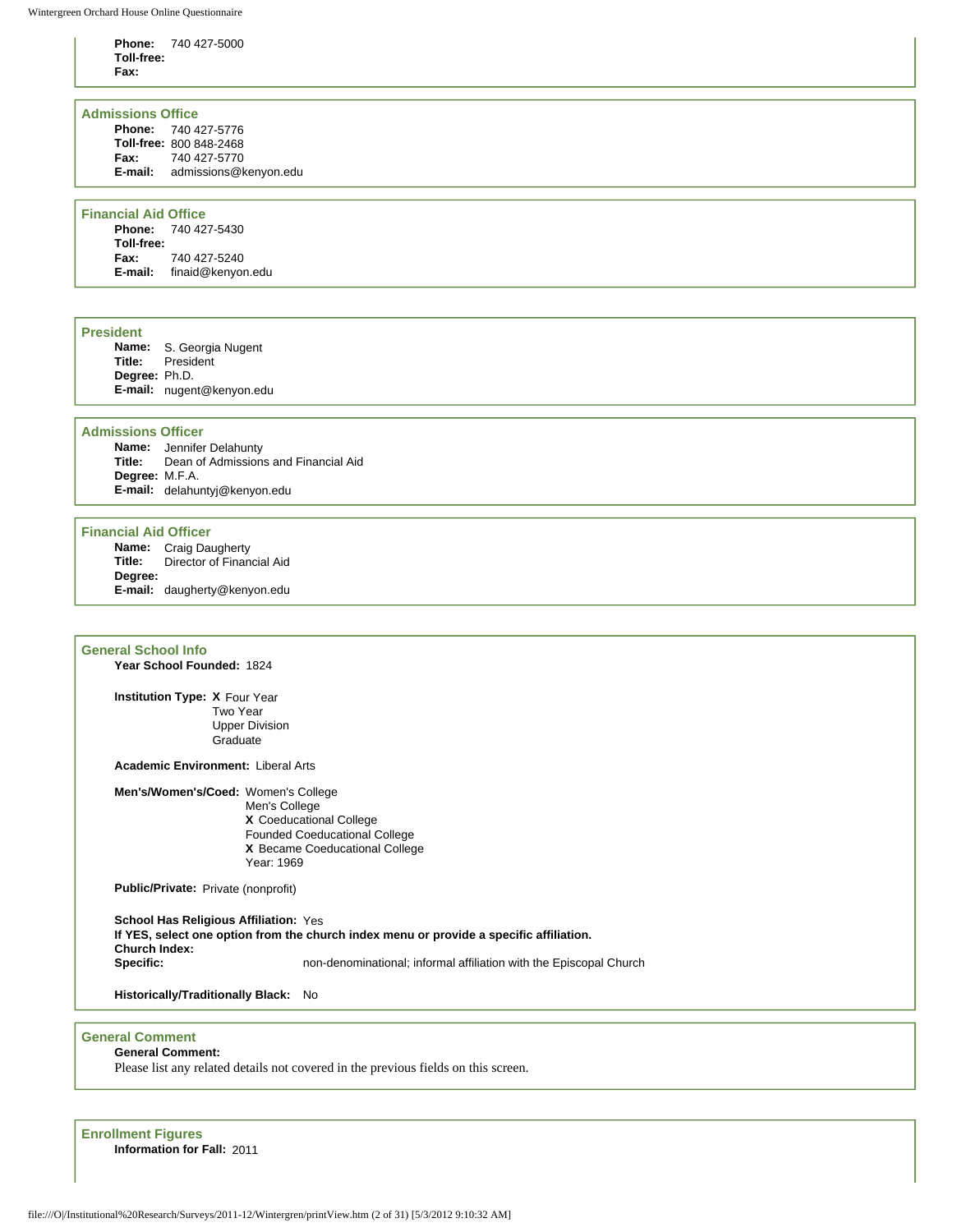**Fall 2011 data requested**

| <b>Part-time Degree Seeking:</b><br>0<br>0<br><b>Full-time Undergraduate:</b><br>763<br>885<br>Part-time Undergraduate:<br>6<br>ີ<br>3 |
|----------------------------------------------------------------------------------------------------------------------------------------|
|                                                                                                                                        |
|                                                                                                                                        |
|                                                                                                                                        |

# **C: Admissions Requirements for Freshmen [\(edit\)](http://survey.wgoh.com/secure/sectionCView.htm)**

#### **General Requirements**

**High School Diploma/Graduation:** Required/GED accepted

**General College Preparatory Program:** Required

#### **Academic Units**

**Specify the distribution of academic high school units required and/or recommended of all or most degree-seeking students. One unit equals one year of study or its equivalent. If you are using a different system, please convert.** 

**Total Number Of Academic Units Required:** 21 **Total Number Of Academic Units Recommended:** 23

|                                            | Required | Recommended |  |  |  |
|--------------------------------------------|----------|-------------|--|--|--|
| English:                                   |          |             |  |  |  |
| <b>Mathematics:</b>                        | 3        |             |  |  |  |
| Science:                                   | 3        | 4           |  |  |  |
| Lab Science:                               | 3        | 4           |  |  |  |
| Foreign Language:                          | 3        | 4           |  |  |  |
| <b>Social Studies:</b>                     |          |             |  |  |  |
| History:                                   | 2        | 3           |  |  |  |
| <b>Academic Electives:</b>                 | 3        | 3           |  |  |  |
| Other:                                     |          |             |  |  |  |
| Describe other required/recommended units: |          |             |  |  |  |

### **Standard Test Requirements for Freshman Applicants**

**Standard test requirements for freshman applicants:** Q=Required, M=Required Of Some, C=Recommended, S=Considered If Submitted, N=Not Used

**SAT Reasoning Only: ACT Only: SAT Reasoning or ACT: Q**<br>**SAT Subject:** S **SAT Subject:** 

**Standard Test Preference:** No Preference **Standard Tests Used For Counseling:** Yes **Standard Tests Used For Placement:** No

#### **Writing Component Policy**

**Please indicate how your institution will use the SAT or ACT writing component (check all that apply):** For Admissions For Placement For Advising In place of an application essay As a validity check on the application essay **X** No college policy as of now

#### **SAT Subject Test**

**If SAT Subject tests are required or recommended, specify how many and which ones:** 

**SAT Subject Tests:** Unknown

#### **Requirements For Regular Admission**

**List test scores, class rank and GPA requirements for regular admission of in-state and out-of-state applicants:**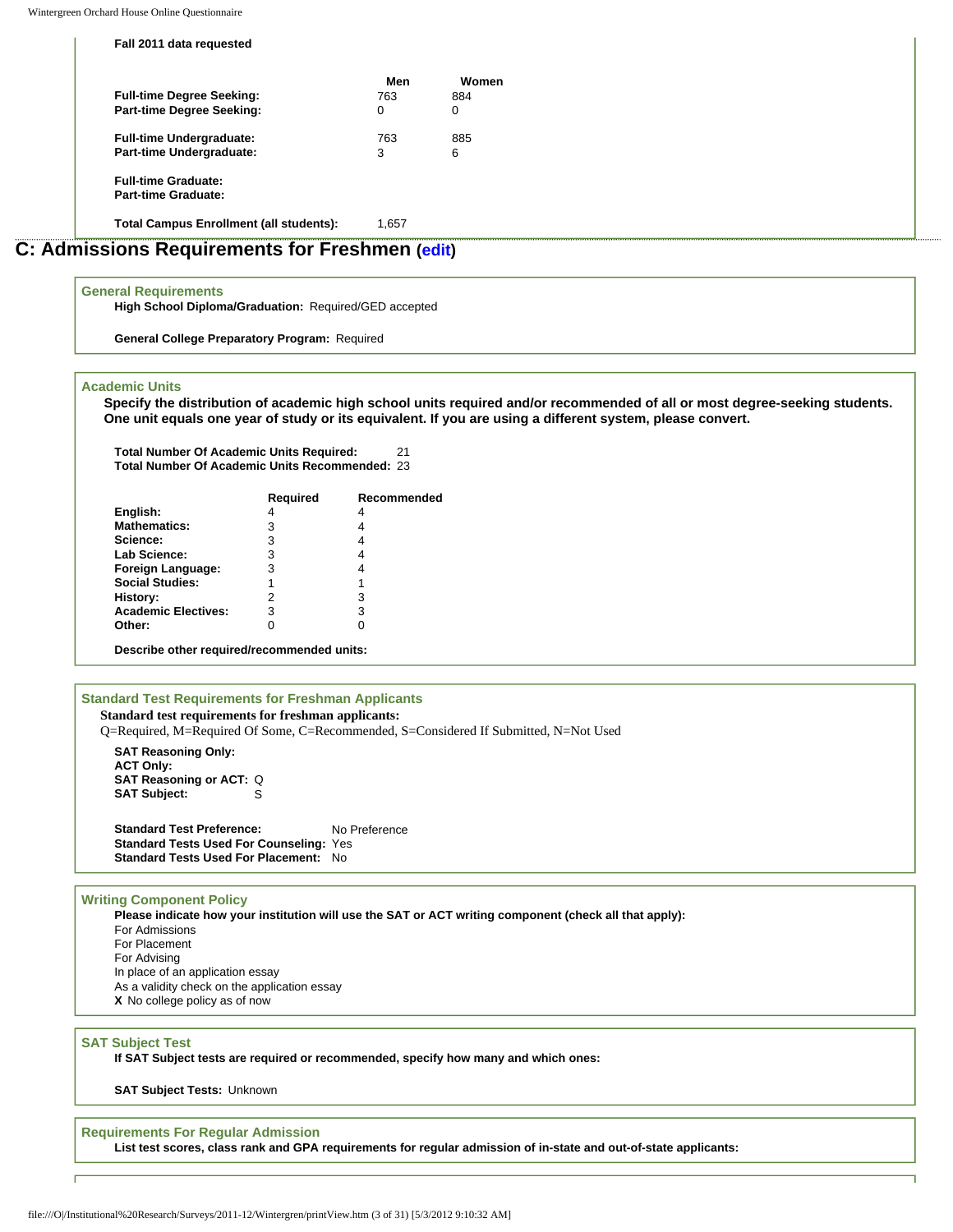#### **Additional Requirements**

**Check special requirements for admission to specific programs:** Portfolio required for art program Audition required for music program Audition required for dance program Audition required for theatre program R.N. required for nursing program **Other** 

#### **Special Programs**

**Check special programs or policies for applicants who are not normally admissible due to academic deficiencies and/or economic disadvantage: HFOP** EOP

**Conditional Other** 

#### **Campus Visit / Interviews**

**Campus Visit:** Recommended

**Admissions Interview:** Recommended **Off-Campus Interview: X** Off-Campus interview arranged with admissions representative **X** Off-Campus interview arranged with alumni representative Off-Campus interviews not available

#### **Deferred Admission**

**Admission May Be Deferred:** Yes **Length:**1 **Unit:***(Example: semester hours)*

#### **Application Fee Application Fee Required:** Yes **Amount:** \$50.00 **Can It Be Waived For Financial Need?** Yes **Comment:** (waived if filed online)

*(Example: international/out-of-state/ online fees or waivers)*

**Application Fee Refundable:** No

## **D: Admissions Policy ([edit\)](http://survey.wgoh.com/secure/sectionDView.htm)**

#### **Academic Criteria**

**Relative importance of each of the following academic factors in your first-time, first-year (freshman) admission decisions:** 1=Very important, 2=Important, 3=Considered, 4=Not Considered

- 1 **Secondary School Record**
- 2 **Class Rank**
- 1 **Recommendations**
- 2 **Standardized test Scores**
- 1 **Essay**

#### **Nonacademic Criteria**

**Relative importance of each of the following nonacademic factors in your first-time, first-year (freshman) admission decisions:** 1=Very important, 2=Important, 3=Considered, 4=Not Considered

- 2 **Interview**
- 2 **Extracurricular Activities**
- 2 **Particular Talent/Ability**
- 1 **Character/Personal Qualities**
- 3 **Alumni/ae Relationship**
- 3 **Geographical Residence**
- 3 **State Residency**
- 4 **Religious Affiliation/Commitment**
- 3 **Minority Affiliation**
- 3 **Volunteer Work**
- 3 **Work Experience**

## **E: Admissions Procedures ([edit](http://survey.wgoh.com/secure/sectionEView.htm))**

**Please modify this section to represent the data for Fall 2012:**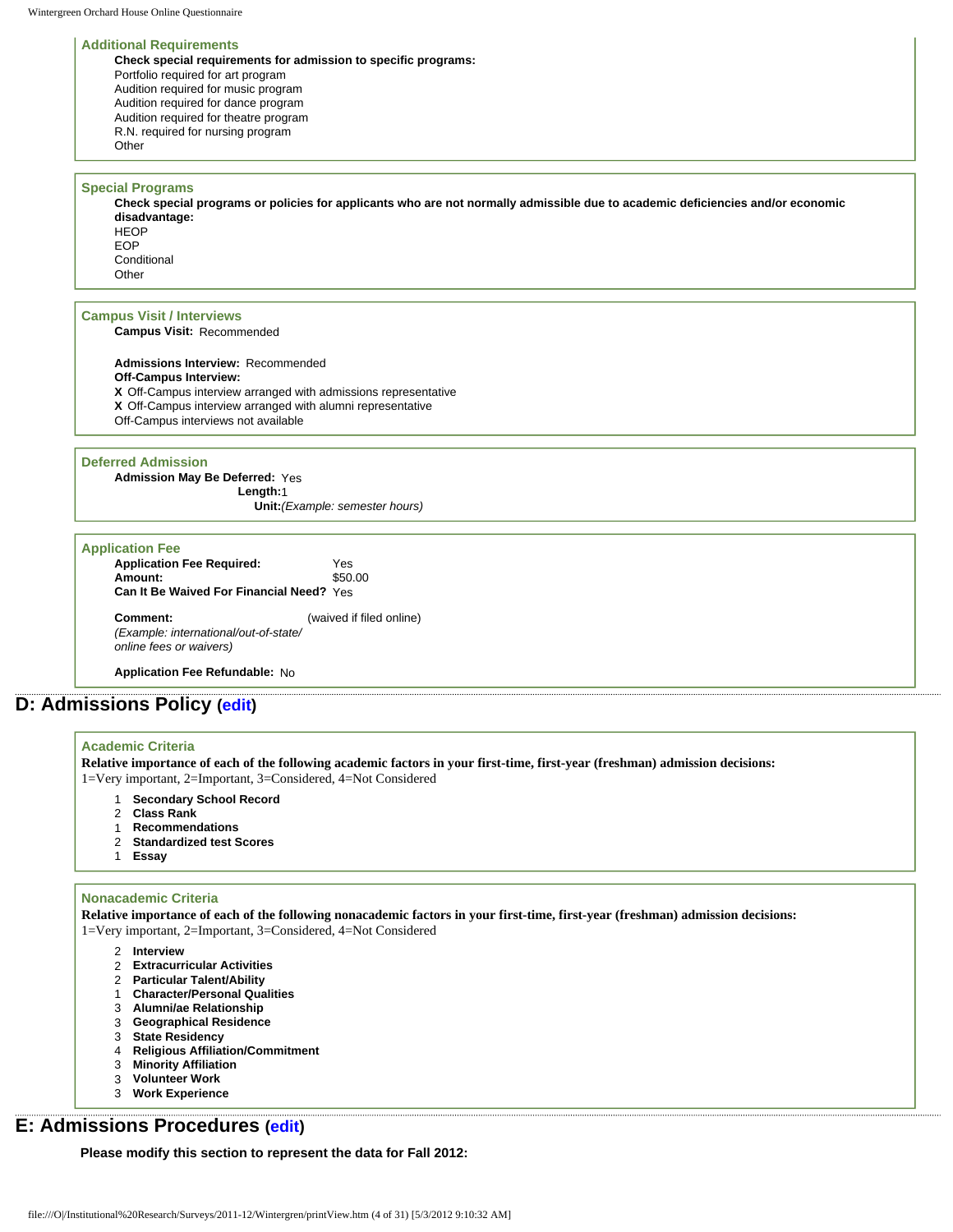**Information shown for Fall:** 2011

**Deadlines for Fall Admission SAT/ACT Scores Must Be Received By:** January 15 *(Example: January 15)* **SAT Subject Scores Must Be Received By:** January 15

**Visit For Interview By: January of 12th year.**

**Is there an application deadline for fall term?** Yes

**Priority Filing Date:** January 15 **Final Filing Date:** January 15

#### **Application Forms**

**Common Application Form Accepted:** Yes **If yes, are supplemental forms required?** Yes

**Is your school a member of the Common Application Group?** Yes

#### **Admission Notification**

**Notification of Admission is sent: (Choose only one)** On rolling basis beginning: **X** By date : April 1 **Other** 

#### **Admission Acceptance**

**Applicant must accept offer of admission: (Choose only one) X** By date : May 1 On rolling basis Must reply by May 1 or within the following number of weeks if notified thereafter: **Other** 

#### **Tuition Deposit**

**Tuition Deposit Amount:** \$350.00 **Tuition Deposit is: Refund deadline date: Other Policy:**

#### **Room Deposit**

**Room Deposit Amount: Room Deposit is:** Unknown **Refund deadline date: Other Policy:**

**First-time, first-year students accepted in terms other than fall:** No **Percentage who enter in terms other than fall:** %

**Admission process is need-blind:** No

## **F: Special Programs [\(edit\)](http://survey.wgoh.com/secure/sectionFView.htm)**

**Please modify this section to represent the data for Fall 2011:** 

**Information shown for Fall:** 2011

#### **Early Decision Program**

**School has Early Decision program:** Yes

**Number of Early Decision applications submitted for 2011-12 academic year:** 405 **Number of Early Decision applications accepted for 2011-12 academic year:** 221

**First or only early decision closing date for fall entry:** January 15 **Other early decision closing date:**

#### **Early Action Program**

**School has nonbinding Early Action program:** No

**Early Action closing date for fall entry:**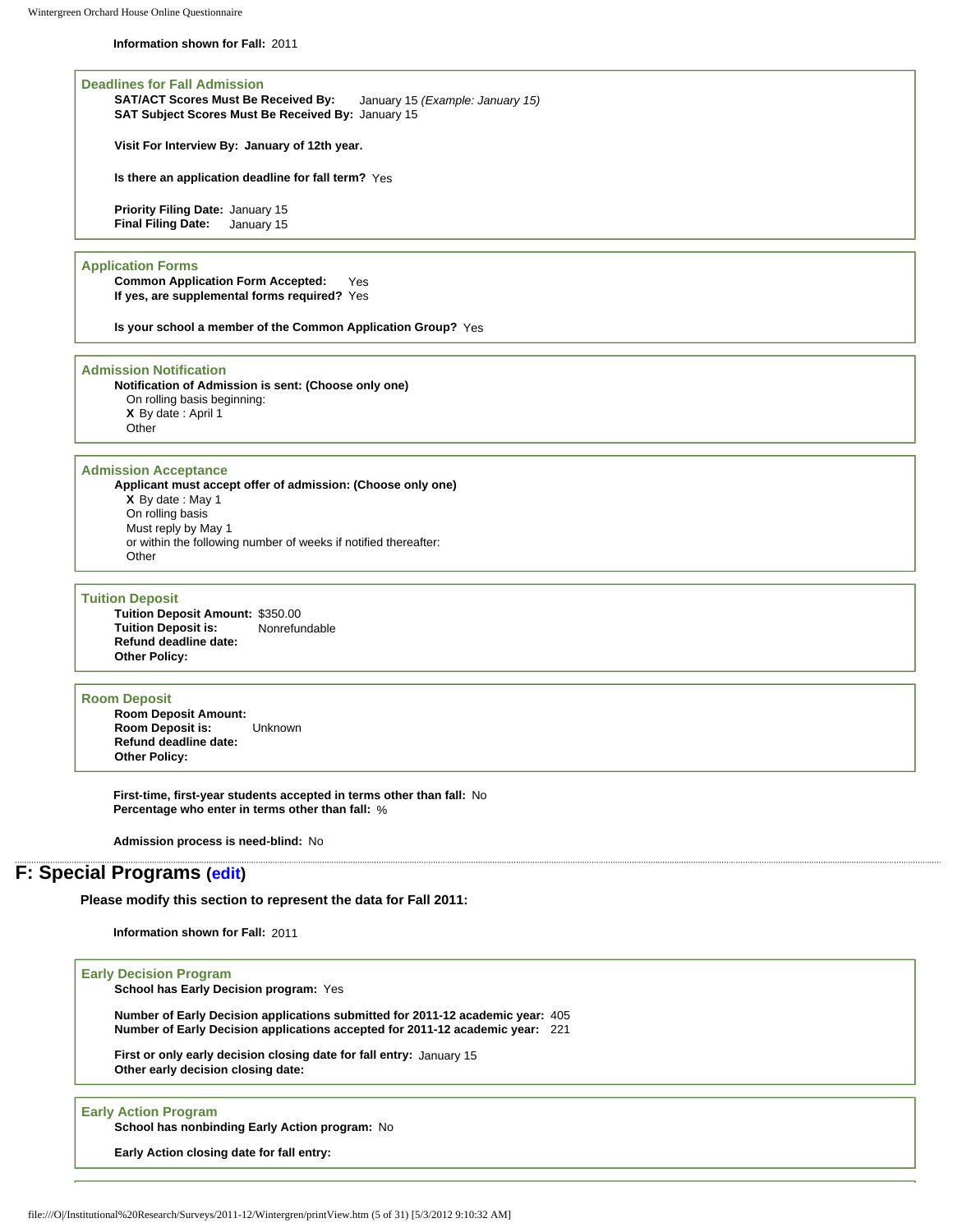**Early Admission Program School has Concurrent Enrollment/Early Admission Program for high school students:** Yes

### **G: Transfer Applicants ([edit](http://survey.wgoh.com/secure/sectionGView.htm))**

**Please modify this section to represent the data for Fall 2011:** 

**Information shown for Fall:** 2011

```
Transfer Applicants
     Transfer Applicants are Accepted: Yes 
     Number of Transfer Applicants Received for Fall 2011: 181 
     Number of Transfer Applicants Offered for Fall 2011: 44 
     Number of Transfer Applicants Enrolled for Fall 2011: 16 
     Indicate terms transfers may enroll: X Fall 
                                         Winter
                                         X Spring 
                                         Summer 
     An applicant must have a minimum number 
     of credits completed to apply as a transfer applicant? No 
     Minimum Number:
                        Units: (Example: semester hours)
Transfer Student Requirements/Recommendations
Indicate all items required of transfer students for admission:
1=Required of All, 2=Recommended of All, 3=Recommended of Some, 4=Required of Some, 5=Not Required/Recommended
     1 High school transcript
     1 College transcript(s)
     1 Essay or personal statement
     2 Interview
     1 Standardized test scores
     1 Statement of good standing from prior institution(s)
GPA Requirements
     Minimum High School GPA required of transfer applicants on 4.0 scale:
     Minimum College GPA required of transfer applicants on 4.0 scale: 3.0 
Transfer Application Priority Dates
               Fall: April 1 
     Winter:
              Spring: November 15 
     Summer:
Transfer Application Closing Dates
               April 15
     Winter:
               Spring: November 15 
     Summer:
Transfer Notification Dates
Notification of admission of transfer applicants is sent
     Fall: May 15 
     Winter:
               Spring: December 1 
     Summer:
Transfer Acceptance Dates
Transfer students must accept offer of admission by
     Fall: June 1 
     Winter:
     Spring: December 15 
     Summer:
```
**Lowest course letter grade that may be transferred for credit:** C *(Example: C-)*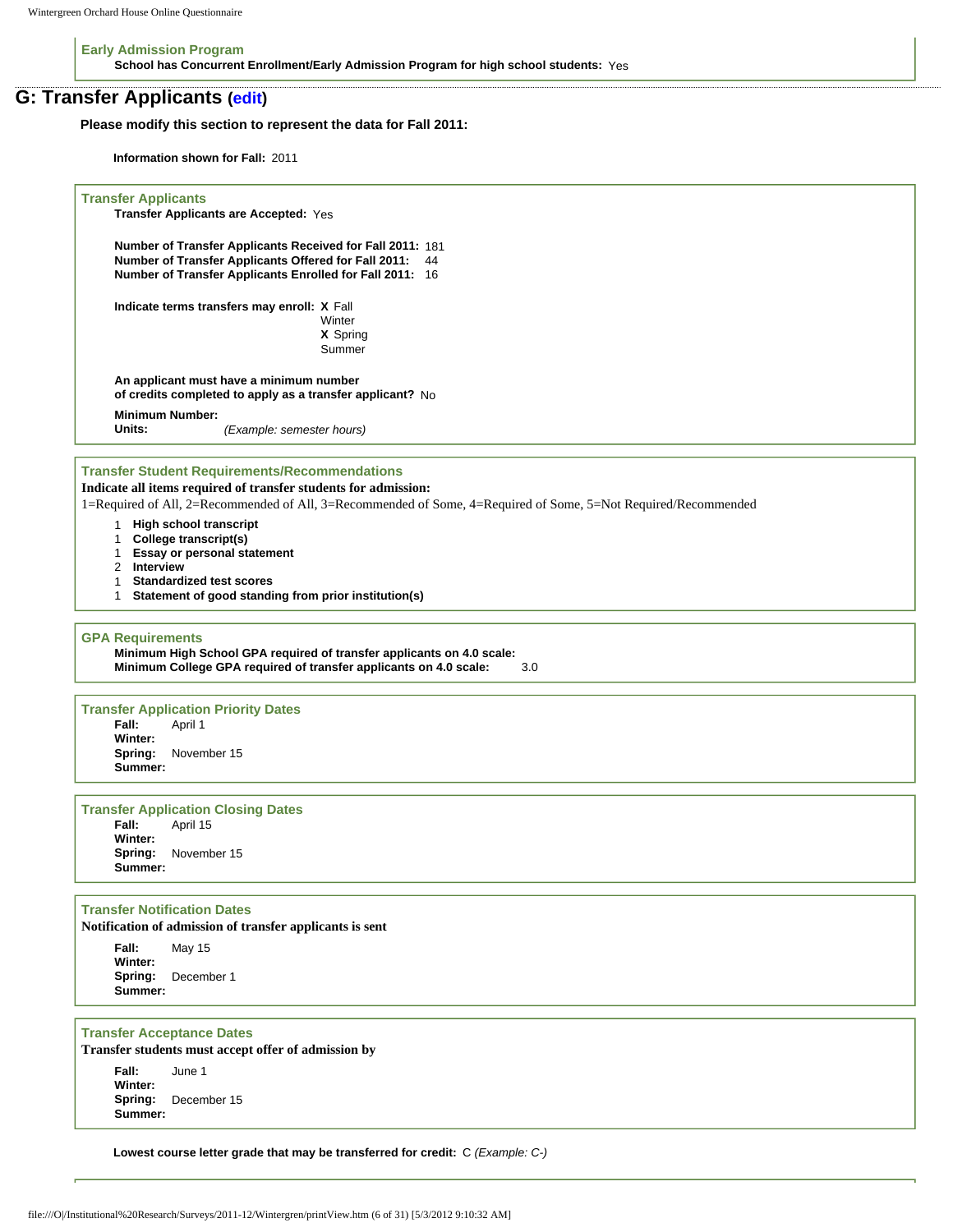#### **Maximum Credits Transferred**

**Maximum number of credits that may be transferred for credit:**

**From two-year:** 32 **unit:**semester hours *(Example: semester hours)* **From four-year:** 32 **unit:**units *(Example: semester hours)*

**Comments:**

**Minimum Credits Must Complete**

#### **Minimum number of credits transfers must complete at school:**

**For Associate: unit:***(Example: semester hours)* **For Bachelor's:** 32 **unit:**units *(Example: semester hours)*

**Comments:** Minimum of four full•time residential semesters required to earn bachelor's degree.

**Percent of all new students who were transfers into all class levels for Fall 2011:** 0.1 %

**Describe Other/Unique Transfer Policies** Transfer students must submit recommendation from previous college.

## **H: Placement Options ([edit\)](http://survey.wgoh.com/secure/sectionHView.htm)**

#### **CEEB Advanced Placement Test**

**Check options offered for CEEB Advanced Placement test:** Credit and/or placement

**Credit/placement offered for CEEB scores of:** 4 **or better** 

**Specify any restrictions of CEEB Advanced Placement options:**  scores of 3 may be considered.

#### **Other Programs And Options**

**Check option offered for CLEP general exams:** Unknown

**Check option offered for CLEP subject exams:** Unknown

**Check option offered for Regents College Exams (RCE):** Unknown

**Check option offered for home school portfolio:** Unknown

**Check option offered for DANTES exams:** Unknown

**Check option offered for school's own challenge exams:** Placement

**Check option offered for relevant military experience:** Unknown

**Check option offered for relevant life experience:** Unknown

**Check option offered for International Baccalaureate:** Credit and/or placement

**Describe programs other than the above and options available:** 

## **J: Freshman Enrollment [\(edit\)](http://survey.wgoh.com/secure/sectionJView.htm)**

**Please modify this section to represent the data for Fall 2011:** 

**Information shown for Fall:** 2011

**Freshman is defined as first-time, first-year, degree-seeking student. Include early decision, early action, and students who began studies during the summer. Do not include transfer applicants.**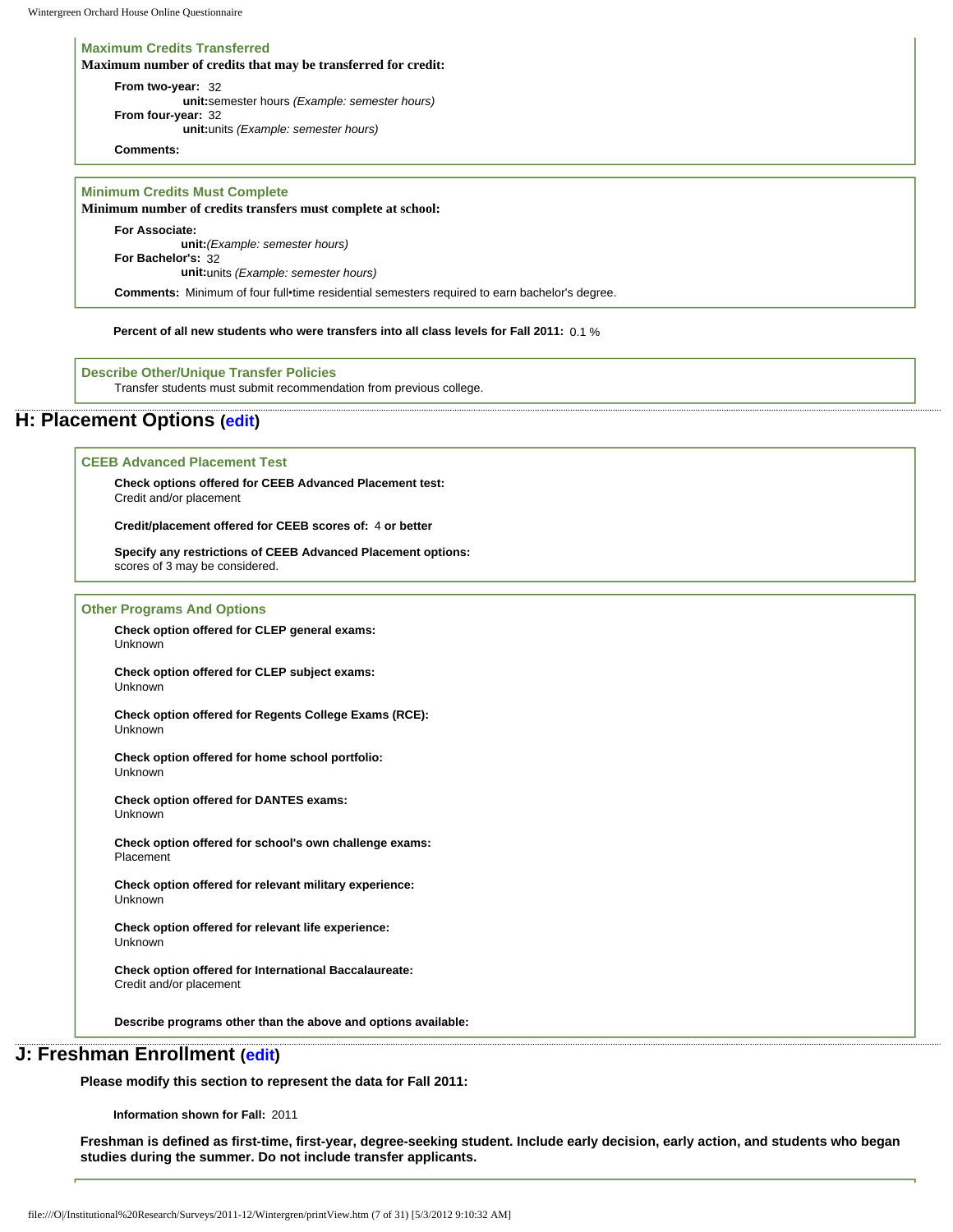**Freshmen Enrollment Number of completed freshman applications received for Fall 2011:** 4,272 **Number of freshman applicants offered admission for Fall 2011:** 1,429 **Number of freshman applicants offered who enrolled for Fall 2011:** 468 **Size of Freshman Class:**  (Include formerly deferred students, freshman transfers, continuing freshmen, as well as those counted in number 468

**Percentage of freshmen from public schools:** 53 %

of freshman applicants offered who enrolled above)

**Number of secondary schools represented in the freshman class that began in Fall 2011:** 375

**Percentage of freshmen from out-of-state. Exclude nonresident aliens:** 85 %

#### **Waiting List**

**School has waiting list policy:** Yes

**If yes, answer the following questions for Fall 2011: Number of qualified applicants placed on waiting list:** 1,152 **Number accepting a place on waiting list:** 376 **Number of waiting list students enrolled:** 15

### **K: Secondary School Class Rank ([edit](http://survey.wgoh.com/secure/sectionKView.htm))**

**Please modify this section to represent the data for Fall 2011:** 

**Information shown for Fall:** 2011

**Freshman is defined as first-time, first-year degree-seeking student. Report information for those students from whom you collect secondary school class rank information.** 

#### **Class Ranks**

**High school class rank of enrolled freshmen who reported class rank for Fall 2011.**

**Top tenth:** 59 % **Top quarter:** 86 % **Top half:** 98 % **Bottom half:** 

**Bottom quarter:** 0 %

**Percentage of freshmen who submitted class rank:** 29 %

#### **GPA**

**Average high school GPA of current freshman class who submitted high school GPA:** 3.9

**Percentage of freshmen who submitted GPA:** 87 %

**High school GPAs of enrolled freshmen who reported GPA for Fall 2011.**

```
Percent who had GPA of 3.75 or higher: 82 % 
Percent who had GPA between 3.50 and 3.74: 11 % 
Percent who had GPA between 3.25 and 3.49: 6 % 
Percent who had GPA between 3.00 and 3.24: 1 % 
Percent who had GPA between 2.50 and 2.99: 0 % 
Percent who had GPA between 2.00 and 2.49: 0 % 
Percent who had GPA between 1.00 and 1.99: 0 % 
Percent who had GPA below 1.00: 0 %
```
## **L: Test Scores ([edit](http://survey.wgoh.com/secure/sectionLView.htm))**

**Please modify this section to represent the data for Fall 2011:** 

**Information shown for Fall:** 2011

**Freshman is defined as first-time, first-year degree-seeking student. Include students who began studies during the summer, international/nonresident alien students, and students admitted under special arrangements. Do not include partial test scores (i. e., mathematics scores but not critical reading for a category of students) or combine other standardized test results such as TOEFL.** 

| <b>Test Percentages</b> |                                                                                               |
|-------------------------|-----------------------------------------------------------------------------------------------|
|                         | Percentage of freshman students enrolled in Fall 2011 who submitted standardized test scores. |
| <b>SAT Reasoning:</b>   | 69 %                                                                                          |
| ACT:                    | 47 %                                                                                          |
|                         |                                                                                               |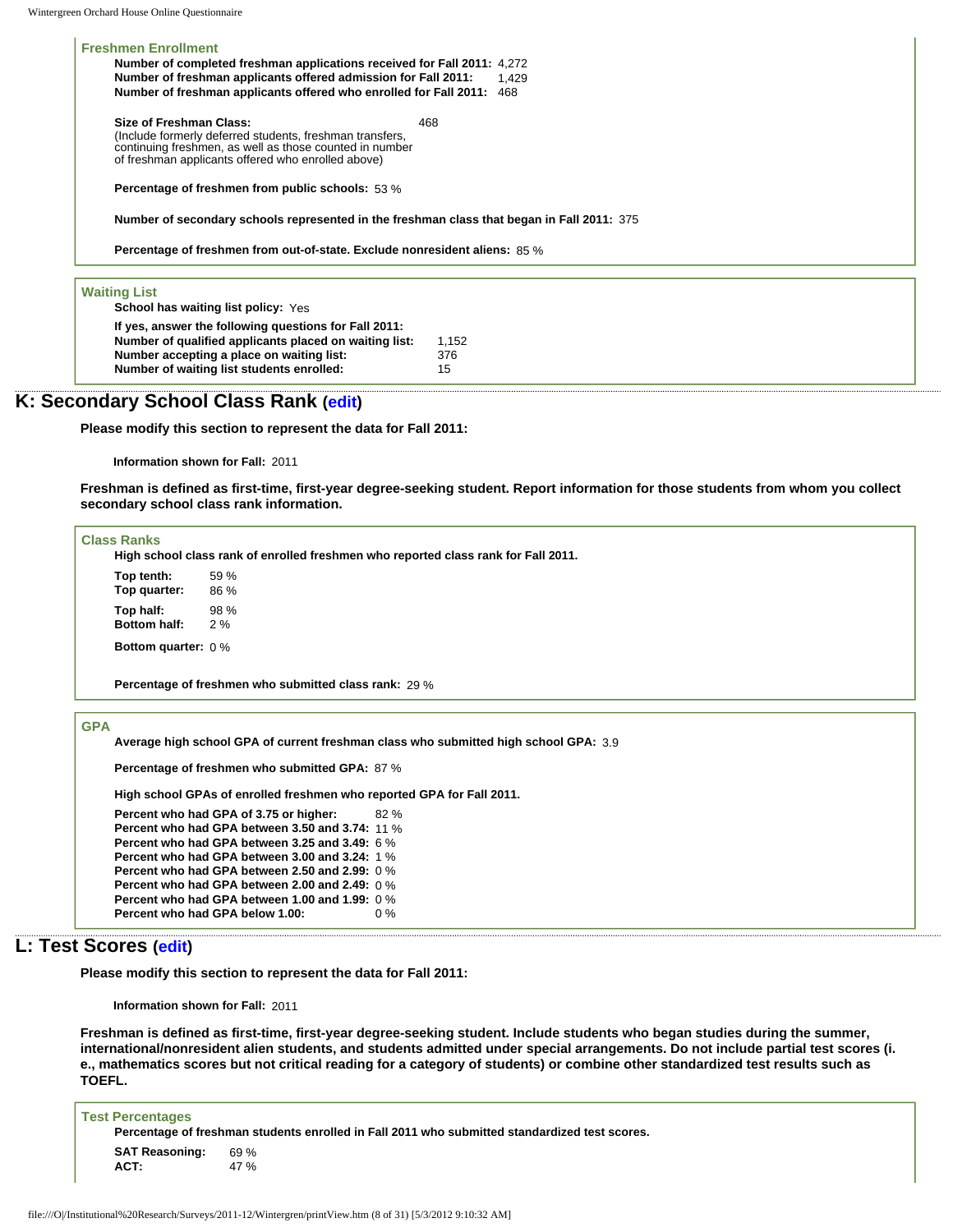#### **If percentages not available, which was taken by the majority of freshman students?** SAT Reasoning

|                                                      |                                                                 |                   |                                                                                            | Scores of freshman students enrolled in Fall 2011 who submitted SAT Reasoning scores. |                                                                                                                           |               |
|------------------------------------------------------|-----------------------------------------------------------------|-------------------|--------------------------------------------------------------------------------------------|---------------------------------------------------------------------------------------|---------------------------------------------------------------------------------------------------------------------------|---------------|
| <b>Score Range</b>                                   | <b>Critical Reading</b>                                         | Math              | Writing                                                                                    |                                                                                       |                                                                                                                           |               |
| 700-800                                              | 41 %                                                            | 24 %              | 48 %                                                                                       |                                                                                       |                                                                                                                           |               |
| 600-699                                              | 49 %                                                            | 58 %              | 40 %                                                                                       |                                                                                       |                                                                                                                           |               |
| 500-599                                              | 10 %                                                            | 17 %              | 11 %                                                                                       |                                                                                       |                                                                                                                           |               |
| 400-499                                              | %                                                               | 1%                | 1%                                                                                         |                                                                                       |                                                                                                                           |               |
| 300-399                                              | $0\%$                                                           | $0\%$             | 0%                                                                                         |                                                                                       |                                                                                                                           |               |
| 200-299                                              | $0\%$                                                           | $0\%$             | 0%                                                                                         |                                                                                       |                                                                                                                           |               |
|                                                      |                                                                 |                   |                                                                                            |                                                                                       |                                                                                                                           |               |
|                                                      |                                                                 |                   |                                                                                            | <b>Check Total</b>                                                                    |                                                                                                                           |               |
|                                                      |                                                                 |                   |                                                                                            |                                                                                       |                                                                                                                           |               |
|                                                      |                                                                 |                   |                                                                                            |                                                                                       | Range of middle 50% (25th-75th percentile) scores of freshman students enrolled in Fall 2011 who submitted SAT Reasoning: |               |
| <b>Critical Reading:</b>                             | 640<br>$\blacksquare$                                           | 740               |                                                                                            |                                                                                       |                                                                                                                           |               |
|                                                      | $\blacksquare$                                                  |                   |                                                                                            |                                                                                       |                                                                                                                           |               |
| Math:                                                | 610                                                             | 690               |                                                                                            |                                                                                       |                                                                                                                           |               |
| Writing:                                             | 640<br>$\overline{\phantom{a}}$                                 | 730               |                                                                                            |                                                                                       |                                                                                                                           |               |
| Combined:                                            |                                                                 |                   |                                                                                            |                                                                                       |                                                                                                                           |               |
|                                                      |                                                                 |                   |                                                                                            |                                                                                       |                                                                                                                           |               |
|                                                      | <b>Average SAT Reasoning:</b>                                   |                   |                                                                                            |                                                                                       |                                                                                                                           |               |
| <b>Critical Reading: 685</b>                         |                                                                 |                   |                                                                                            |                                                                                       |                                                                                                                           |               |
| Math:                                                | 651                                                             |                   |                                                                                            |                                                                                       |                                                                                                                           |               |
|                                                      |                                                                 |                   |                                                                                            |                                                                                       |                                                                                                                           |               |
| Writing:                                             | 683                                                             |                   |                                                                                            |                                                                                       |                                                                                                                           |               |
| Combined:                                            |                                                                 |                   |                                                                                            |                                                                                       |                                                                                                                           |               |
|                                                      |                                                                 |                   |                                                                                            |                                                                                       |                                                                                                                           |               |
|                                                      |                                                                 |                   |                                                                                            |                                                                                       |                                                                                                                           |               |
|                                                      | <b>ACT Scores of Freshman Students</b>                          |                   |                                                                                            |                                                                                       |                                                                                                                           |               |
|                                                      |                                                                 |                   | Scores of freshman students enrolled in Fall 2011 who submitted ACT scores.                |                                                                                       |                                                                                                                           |               |
| <b>Score Range</b>                                   | English                                                         | Math              | Composite                                                                                  |                                                                                       |                                                                                                                           |               |
| 30-36                                                | 70 %                                                            | 41 %              | 60 %                                                                                       |                                                                                       |                                                                                                                           |               |
|                                                      |                                                                 |                   |                                                                                            |                                                                                       |                                                                                                                           |               |
| 24-29                                                | 28 %                                                            | 51 %              | 37 %                                                                                       |                                                                                       |                                                                                                                           |               |
| 18-23                                                | 2%                                                              | 8%                | 3%                                                                                         |                                                                                       |                                                                                                                           |               |
| $12 - 17$                                            | $0\%$                                                           | $0\%$             | $0\%$                                                                                      |                                                                                       |                                                                                                                           |               |
| $6 - 11$                                             | $0\%$                                                           | $0\%$             | $0\%$                                                                                      |                                                                                       |                                                                                                                           |               |
| Below 6                                              | $0\%$                                                           | $0\%$             | $0\%$                                                                                      |                                                                                       |                                                                                                                           |               |
|                                                      |                                                                 |                   |                                                                                            |                                                                                       |                                                                                                                           |               |
|                                                      |                                                                 |                   |                                                                                            |                                                                                       |                                                                                                                           |               |
|                                                      |                                                                 |                   |                                                                                            | <b>Check Total</b>                                                                    | Range of middle 50% (25th-75th percentile) scores of freshman students enrolled in Fall 2011 who submitted ACT:           |               |
| English:<br>Math:                                    | 29<br>$\blacksquare$<br>26<br>$\blacksquare$                    | 34<br>32          |                                                                                            |                                                                                       |                                                                                                                           |               |
|                                                      |                                                                 |                   |                                                                                            |                                                                                       |                                                                                                                           |               |
|                                                      | 28<br>$\overline{\phantom{a}}$                                  | 32                |                                                                                            |                                                                                       |                                                                                                                           |               |
|                                                      |                                                                 |                   |                                                                                            |                                                                                       |                                                                                                                           |               |
|                                                      |                                                                 |                   |                                                                                            |                                                                                       |                                                                                                                           |               |
| Writing:<br><b>Composite:</b><br><b>Average ACT:</b> |                                                                 |                   |                                                                                            |                                                                                       |                                                                                                                           |               |
| English:                                             | 31                                                              |                   |                                                                                            |                                                                                       |                                                                                                                           |               |
| Math:                                                | 29                                                              |                   |                                                                                            |                                                                                       |                                                                                                                           |               |
| Writing:                                             |                                                                 |                   |                                                                                            |                                                                                       |                                                                                                                           |               |
| Composite: 30                                        |                                                                 |                   |                                                                                            |                                                                                       |                                                                                                                           |               |
|                                                      |                                                                 |                   |                                                                                            |                                                                                       |                                                                                                                           |               |
|                                                      |                                                                 |                   |                                                                                            |                                                                                       |                                                                                                                           |               |
|                                                      |                                                                 |                   |                                                                                            |                                                                                       |                                                                                                                           |               |
|                                                      | : Student Body Characteristics (edit)                           |                   |                                                                                            |                                                                                       |                                                                                                                           |               |
|                                                      |                                                                 |                   |                                                                                            |                                                                                       |                                                                                                                           |               |
|                                                      | Please modify this section to represent the data for Fall 2011: |                   |                                                                                            |                                                                                       |                                                                                                                           |               |
|                                                      |                                                                 |                   |                                                                                            |                                                                                       |                                                                                                                           |               |
|                                                      | Information shown for Fall: 2011                                |                   |                                                                                            |                                                                                       |                                                                                                                           |               |
|                                                      |                                                                 |                   |                                                                                            |                                                                                       |                                                                                                                           |               |
|                                                      |                                                                 |                   |                                                                                            |                                                                                       |                                                                                                                           |               |
|                                                      |                                                                 |                   | Percentage of full-time undergraduates from out-of-state. Exclude nonresident aliens: 85 % |                                                                                       |                                                                                                                           |               |
|                                                      |                                                                 |                   |                                                                                            |                                                                                       |                                                                                                                           |               |
|                                                      |                                                                 |                   |                                                                                            |                                                                                       |                                                                                                                           |               |
|                                                      |                                                                 |                   |                                                                                            |                                                                                       |                                                                                                                           |               |
|                                                      | Percentage of full-time undergraduates from the U.S.:           |                   | %                                                                                          |                                                                                       |                                                                                                                           |               |
|                                                      | Percentage of full-time undergraduates from your country:       |                   | %                                                                                          |                                                                                       |                                                                                                                           |               |
|                                                      |                                                                 |                   |                                                                                            |                                                                                       |                                                                                                                           |               |
| <b>Foreign Schools Only</b>                          | Percentage of full-time undergraduates from other countries: %  |                   |                                                                                            |                                                                                       |                                                                                                                           |               |
|                                                      |                                                                 |                   |                                                                                            |                                                                                       |                                                                                                                           |               |
|                                                      |                                                                 |                   | Average age of full-time, degree-seeking undergraduate students: 20                        |                                                                                       |                                                                                                                           |               |
|                                                      |                                                                 |                   |                                                                                            |                                                                                       |                                                                                                                           |               |
|                                                      |                                                                 |                   |                                                                                            |                                                                                       |                                                                                                                           |               |
|                                                      | <b>Enrollment by Racial/Ethnic Category</b>                     |                   |                                                                                            |                                                                                       |                                                                                                                           |               |
|                                                      |                                                                 |                   |                                                                                            |                                                                                       | Please use numbers only, not percentages. Complete third column only if data for first two columns are unavailable.       |               |
|                                                      |                                                                 | <b>Breakdowns</b> |                                                                                            | First-year                                                                            | Degree-Seeking                                                                                                            | Undergraduate |
|                                                      |                                                                 |                   |                                                                                            |                                                                                       |                                                                                                                           |               |
| <b>Nonresident aliens:</b>                           |                                                                 |                   |                                                                                            | 12                                                                                    | Undergraduate<br>53                                                                                                       |               |

# **M: Student Body Characteristics [\(edit\)](http://survey.wgoh.com/secure/sectionMView.htm)**

```
Foreign Schools Only
```
v

| Percentage of full-time undergraduates from the U.S.:          | % |
|----------------------------------------------------------------|---|
| Percentage of full-time undergraduates from your country:      | % |
| Percentage of full-time undergraduates from other countries: % |   |

#### **Average age of full-time, degree-seeking undergraduate students:** 20

| <b>Enrollment by Racial/Ethnic Category</b>                                                                         |                   |                     |               |  |  |
|---------------------------------------------------------------------------------------------------------------------|-------------------|---------------------|---------------|--|--|
| Please use numbers only, not percentages. Complete third column only if data for first two columns are unavailable. |                   |                     |               |  |  |
| <b>Breakdowns</b>                                                                                                   | <b>First-vear</b> | Degree-Seeking      | Undergraduate |  |  |
| <b>Nonresident aliens:</b>                                                                                          | 12                | Undergraduate<br>53 |               |  |  |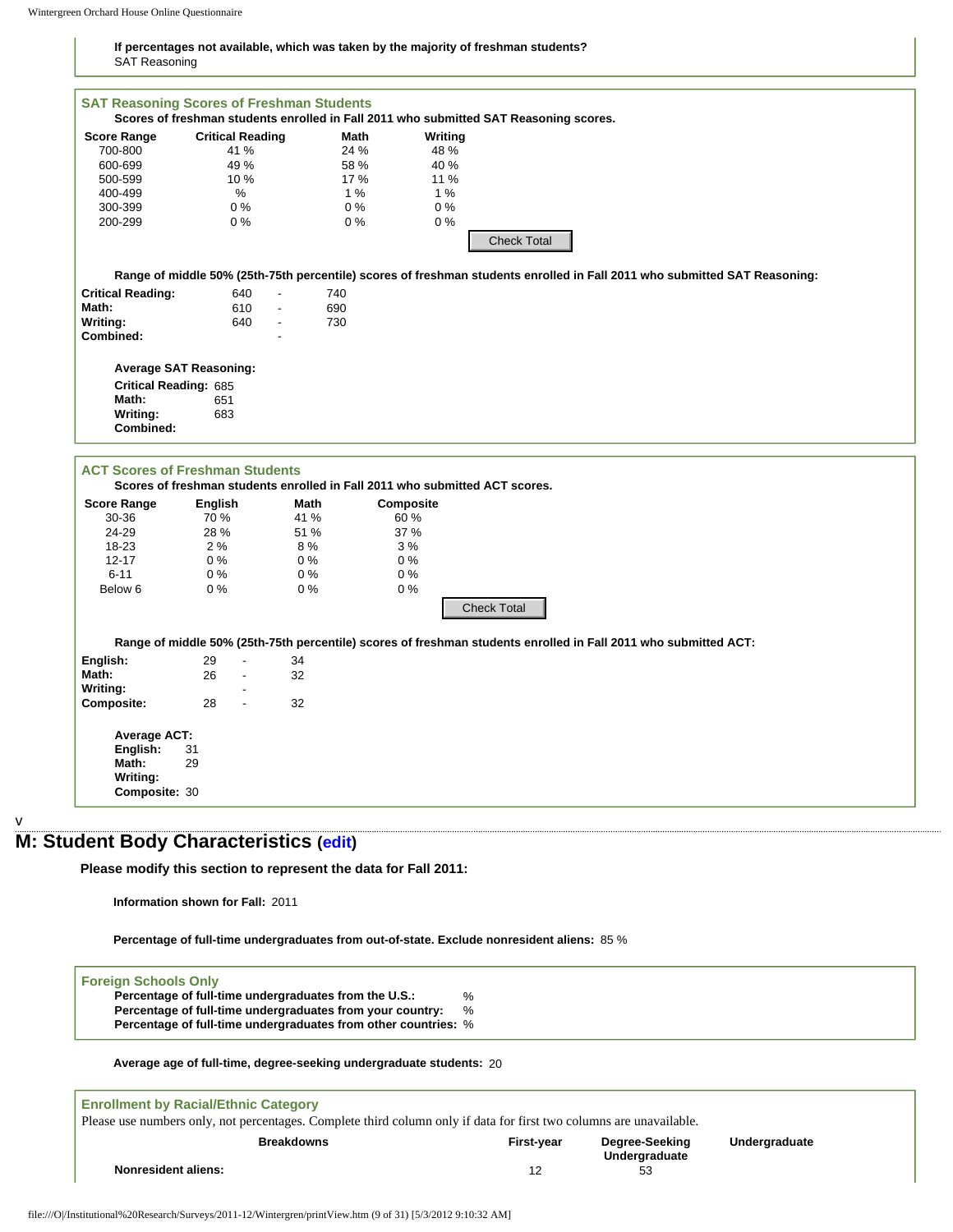Wintergreen Orchard House Online Questionnaire

| Hispanic/Latino:                                                | 24  | 79                 |  |
|-----------------------------------------------------------------|-----|--------------------|--|
| Black or African American, non-Hispanic/Latino:                 | 11  | 49                 |  |
| White, non-Hispanic/Latino:                                     | 361 | 1.306              |  |
| American Indian or Alaska Native, non-Hispanic/Latino:          | b   | 14                 |  |
| Asian, non-Hispanic/Latino:                                     | 39  | 105                |  |
| Native Hawaiian or other Pacific Islander, non-Hispanic/Latino: |     |                    |  |
| Two or more races, non-Hispanic/Latino:                         |     |                    |  |
| Race and/or ethnicity unknown:                                  | 14  | 36                 |  |
| Total:                                                          | 468 | 1.647              |  |
|                                                                 |     | <b>Calc Totals</b> |  |

#### **Class Size**

In the table below, please use the definition for Class Section to report information about the size of class sections offered.

**2-9 Students:** 68 **10-19 Students:** 182 **20-29 Students:** 107 **30-39 Students:** 24 **40-49 Students:** 9 **50-99 Students:** 3 **100+ Students:** 0 **Total Classes:** 393

### **N: Programs/Services for Learning Disabled Students ([edit](http://survey.wgoh.com/secure/sectionNView.htm))**

**Please modify this section to represent the data for Fall 2011:** 

**Information shown for Fall:** 2011

**According to the National Joint Committee on Learning Disabilities, learning disabilities is a "general term that refers to a heterogenous group of disorders manifested by significant difficulties in the acquisition and use of listening, speaking, reading, writing, reasoning, or mathematical abilities." A learning disability is presumably due to central nervous system dysfunction, and is not primarily due to other handicapping conditions, environmental, or cultural influences. It is not a form of mental retardation, or an emotional disorder.** 

#### **LD Program**

**According to the above definition, institution accepts learning disabled (LD) students:** Yes

**Check one:** Support services but no program

**If specific program, list program name:**

*(Example: Learning Disabled Student Center)*

## **LD Program Limitations**

**LD program limited to specific number:** No **If yes, specify number:**

**LD program limited to specific percentage:** No **If yes, specify percent:**%

#### **LD Program Applications**

**Figures should specifically reflect LD program applications, not general admissions applications from LD students.** 

**Number of completed self-identified LD applications received for the 2011-12 academic year:** 45 **Number of self-identified LD applicants offered admission for the 2011-12 academic year:** 19 **Number of self-identified LD applicants offered admission who enrolled for the 2011-12 academic year:** 10

**Total number of undergraduate students in LD program or receiving services for the 2011-12 academic year:**

**LD Program Requirements Requirements same for LD students:** Yes **-OR-Check all that apply:** Critical Reading: Math: Combined: ACT English: Math: Composite: **X** Diagnostic tests **Required** Consistence<br>
Consistence of the distribution for Claus Section to report information about the size of claus section<br>
20 Dependence<br>
20 Dependence<br>
20 Dependence<br>
20 Dependence<br>
20 Dependence<br>
20 Dependence<br>
20 Dependence<br>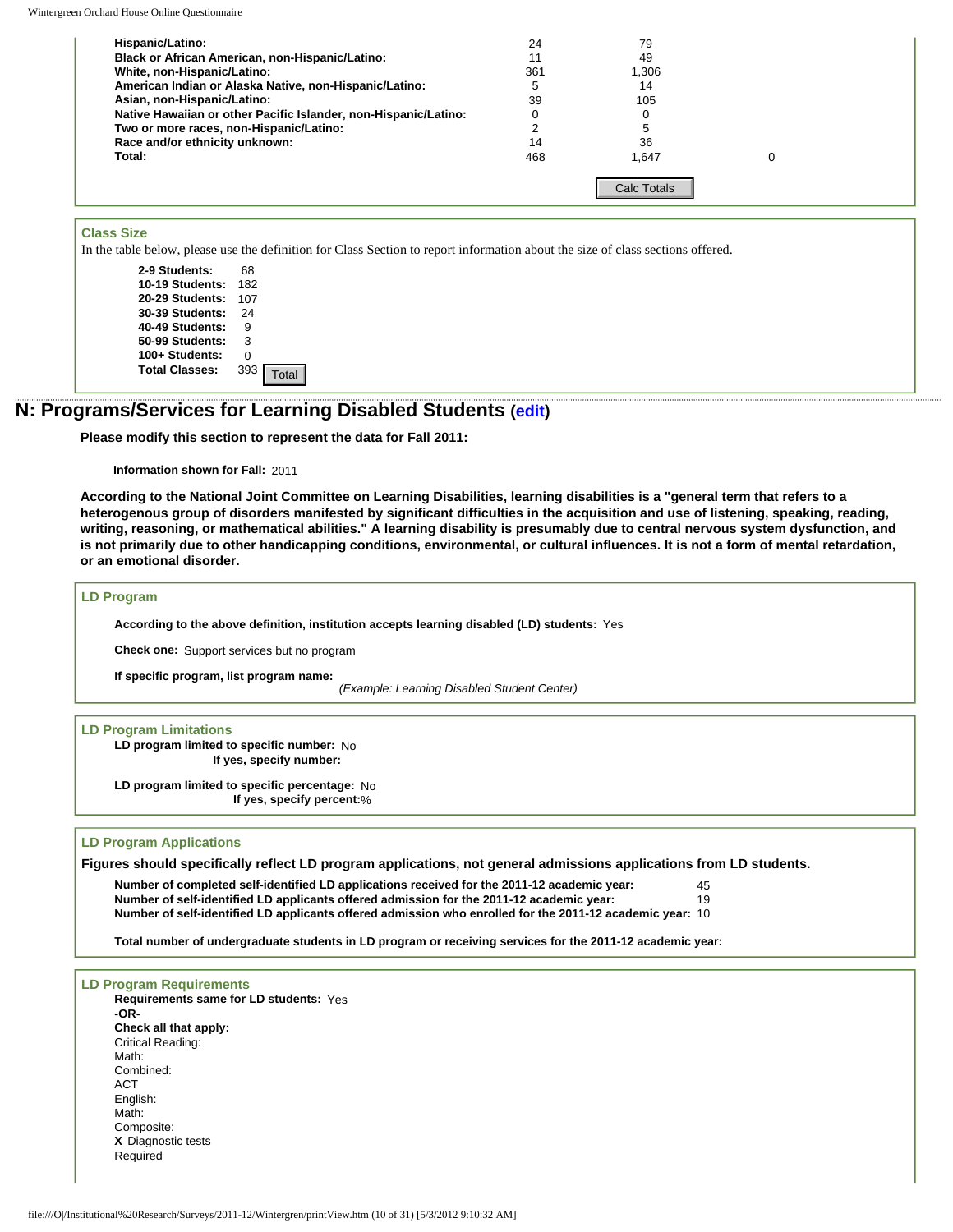Child Study Team report required if student is classified **Other** 

**Personal interview:** Recommended

**Essay required:** Yes<br>If yes, may it be typed? Yes **If yes, may it be typed?** 

**Untimed standardized tests accepted:** Yes **GED certification accepted:** No

**Minimum class rank accepted: Minimum letter grade average accepted:**

**Specify any admissions requirements for LD students that may be waived on individual basis:** 

#### **LD Student Services**

**Check services available to all LD students** Remedial math Remedial English Remedial reading Other special classes Diagnostic testing **X** Note taking Oral tests **X** Readers **X** Tutors **X** Other testing accommodations **X** Reading machines **X** Tape recorders Videotaped classes Untimed tests Special bookstore Learning center **X** Extended time for tests **X** Early syllabus **X** Exam on tape or computer Substitution of courses Take home exam **X** Texts on tape **X** Typist/Scribe **X** Priority registration **X** Priority seating Waiver of foreign language degree requirement Proofreading services Waiver of math degree requirement **X** Other assistive technology, Alphasmarts, equipment loan, computer-based testing, distraction-limited testing. **Learning disabled students are tutored:** Individually and in small groups **Credit toward degree is given for remedial courses:** No

**Term that best describes LD program/services:** Partial

**Lighter course load for LD students:** No

**Additional time to complete degree:** No

**Are there any additional costs for LD program/services?** No

**Extra cost:**0 **per:**

#### **Staff Persons**

**Number of staff persons available to work with LD students: Full-time:** 1 **Part-time:**

#### **Key Staff Person**

**Name:** Erin Farrell Salva **Title:** Coordinator of Disability Services

**LD Program Contact**

**Name:** Erin Farrell Salva

**Title:** Coordinator of Disability Services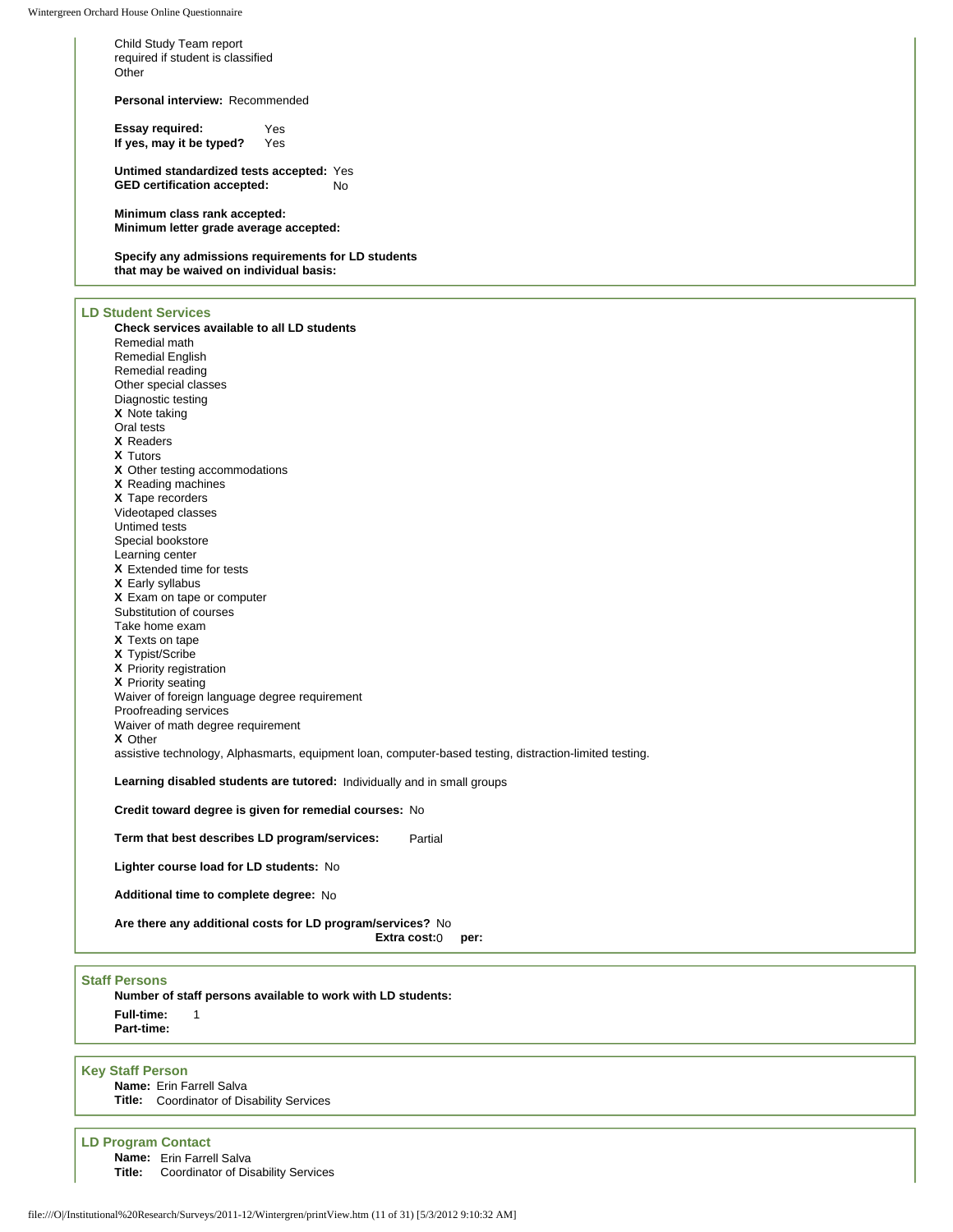**Phone:** 740 427-5453

**E-mail:** salvae@kenyon.edu

### **Comments**

**Please comment on any areas not covered above that would describe your** 

**LD program or its requirements:** 

LD students are not required to self-identify during the admissions process.

| <b>Additional LD Program Information</b>                                                                                                                                                                                                                                                                                            |  |
|-------------------------------------------------------------------------------------------------------------------------------------------------------------------------------------------------------------------------------------------------------------------------------------------------------------------------------------|--|
| Are LD program services available to students who have Yes                                                                                                                                                                                                                                                                          |  |
| not self-identified during the application process?                                                                                                                                                                                                                                                                                 |  |
|                                                                                                                                                                                                                                                                                                                                     |  |
| Application closing deadline for LD program: January 15 (Example: January 15)                                                                                                                                                                                                                                                       |  |
|                                                                                                                                                                                                                                                                                                                                     |  |
| Do students complete a separate application for admissions? No                                                                                                                                                                                                                                                                      |  |
| Are students simultaneously accepted to the institution and the LD program? Yes                                                                                                                                                                                                                                                     |  |
|                                                                                                                                                                                                                                                                                                                                     |  |
| Does a member of the LD program sit on the admissions committee? No                                                                                                                                                                                                                                                                 |  |
| Are high school math waivers accepted? No                                                                                                                                                                                                                                                                                           |  |
| Are high school foreign language waivers accepted? No                                                                                                                                                                                                                                                                               |  |
|                                                                                                                                                                                                                                                                                                                                     |  |
| Is documentation of a neuropsychological or comprehensive<br>psycho-educational evaluation required for admission to the program?: Yes                                                                                                                                                                                              |  |
| Select all required tests:<br><b>X</b> Nelson-Denny Reading Test<br>X SATA (Scholastic Abilities Test for Adults)<br>X Wechsler Adult Intelligence Scale, 4th edition<br>X WISC-IV (Wechsler Intelligence Scale for Children, 4th edition)<br>X Woodcock-Johnson Psycho-educational testing and/or Achievement Tests<br>Other Tests |  |
| Testing documentation must be dated within how many months of application? 60                                                                                                                                                                                                                                                       |  |
|                                                                                                                                                                                                                                                                                                                                     |  |
| LD Services Available For:                                                                                                                                                                                                                                                                                                          |  |
| X Freshmen                                                                                                                                                                                                                                                                                                                          |  |
| X Sophomores<br>X Juniors                                                                                                                                                                                                                                                                                                           |  |
| <b>X</b> Seniors                                                                                                                                                                                                                                                                                                                    |  |
|                                                                                                                                                                                                                                                                                                                                     |  |
| Counseling services that are offered to LD Students:<br>X Academic<br>times per academic year<br><b>X</b> Psychological<br>times per academic year<br>X Student Support Groups<br>times per academic year<br><b>X</b> Vocational<br>times per academic year                                                                         |  |
| Is there an advisor/advocate from the LD program available to student? Yes<br>If yes, how often does the advisor/advocate meet with faculty?<br>times per month<br>If yes, how often does the advisor/advocate meet with student?<br>times per month                                                                                |  |
| Is individual tutoring available? Yes<br>If yes, how often?<br>Weekly                                                                                                                                                                                                                                                               |  |
| What is the average size of tutoring groups? 4                                                                                                                                                                                                                                                                                      |  |
|                                                                                                                                                                                                                                                                                                                                     |  |
| <b>Check Tutorial Options:</b>                                                                                                                                                                                                                                                                                                      |  |
| Individual<br>Group                                                                                                                                                                                                                                                                                                                 |  |
| Time Management<br>x                                                                                                                                                                                                                                                                                                                |  |
| <b>Organizational Skills</b><br>x                                                                                                                                                                                                                                                                                                   |  |
| x<br><b>Strategies</b>                                                                                                                                                                                                                                                                                                              |  |
| <b>Content Area</b>                                                                                                                                                                                                                                                                                                                 |  |
| <b>Writing Labs</b><br>X                                                                                                                                                                                                                                                                                                            |  |
| X<br>Math Labs                                                                                                                                                                                                                                                                                                                      |  |
| x<br><b>Study Skills</b>                                                                                                                                                                                                                                                                                                            |  |
| Total number of graduate students available to work with LD students:<br>Total number of peer tutors available to work with LD students:                                                                                                                                                                                            |  |
|                                                                                                                                                                                                                                                                                                                                     |  |
| Are single rooms available to students with specific disabilities? Yes<br>If yes, is a medical note required?<br>Yes                                                                                                                                                                                                                |  |
|                                                                                                                                                                                                                                                                                                                                     |  |
| <b>LD Program Mailing Address</b>                                                                                                                                                                                                                                                                                                   |  |
| <b>Address: Office of Disability Services</b>                                                                                                                                                                                                                                                                                       |  |
| City:<br>Gambier                                                                                                                                                                                                                                                                                                                    |  |
| State:<br>OН                                                                                                                                                                                                                                                                                                                        |  |
| Zip:<br>43022                                                                                                                                                                                                                                                                                                                       |  |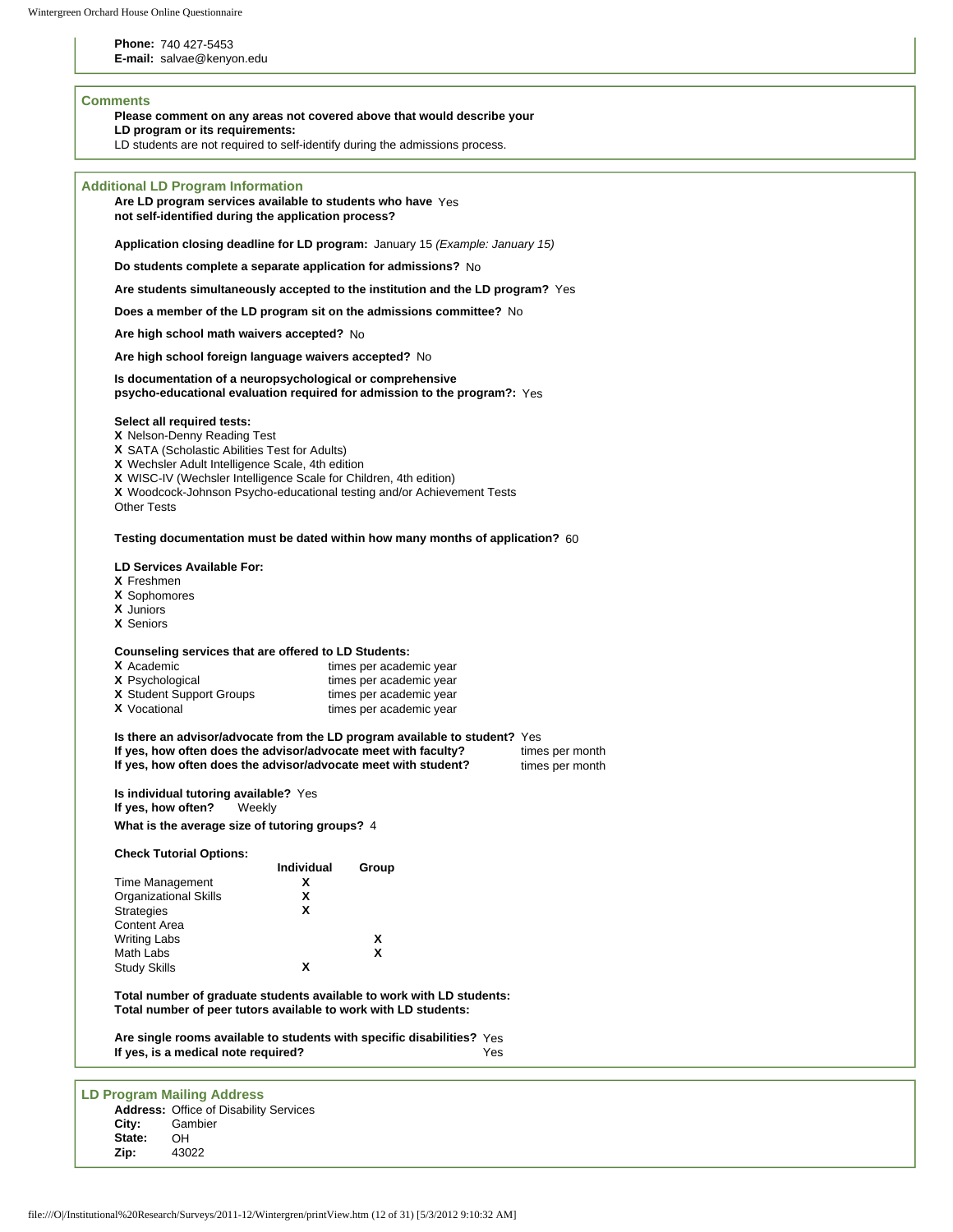**URL for LD Program Unit:** http://www.kenyon.edu/x24732.xml

## **O: International Applicant Information ([edit](http://survey.wgoh.com/secure/sectionOView.htm))**

### **Please modify this section to represent the data for Fall 2011:**

**Information shown for Fall:** 2011

| <b>Test Requirements for International Applicants</b>                                                                                                     |                                                                                                                                                                          |
|-----------------------------------------------------------------------------------------------------------------------------------------------------------|--------------------------------------------------------------------------------------------------------------------------------------------------------------------------|
| is acceptable for each.                                                                                                                                   | Indicate test requirements for undergraduate international applicants whose native language is not English, and specify the minimum score that                           |
|                                                                                                                                                           | Q=Required, M=Required Of Some, C=Recommended, S=Considered If Submitted, N=Not Used                                                                                     |
| <b>TOEFL only</b><br>Michigan only<br><b>TOEFL or Michigan</b>                                                                                            | Q                                                                                                                                                                        |
| Preference:                                                                                                                                               | <b>TOEFL</b>                                                                                                                                                             |
| <b>Minimum TOEFL score:</b>                                                                                                                               |                                                                                                                                                                          |
|                                                                                                                                                           | Paper:<br>Internet:100                                                                                                                                                   |
| Minimum Michigan Test score:                                                                                                                              |                                                                                                                                                                          |
| <b>SAT Reasoning or ACT</b><br><b>SAT Subject</b>                                                                                                         | Q                                                                                                                                                                        |
| Preference:                                                                                                                                               | No Preference                                                                                                                                                            |
| <b>Minimum SAT Reasoning:</b><br><b>Critical Reading:600</b>                                                                                              | <b>Math:600</b><br>Combined:<br>Writing:                                                                                                                                 |
| <b>Minimum ACT:</b>                                                                                                                                       |                                                                                                                                                                          |
|                                                                                                                                                           | English:<br>Math:                                                                                                                                                        |
|                                                                                                                                                           | Composite:28                                                                                                                                                             |
|                                                                                                                                                           | Writing:                                                                                                                                                                 |
| <b>Minimum SAT Subject:</b>                                                                                                                               |                                                                                                                                                                          |
|                                                                                                                                                           |                                                                                                                                                                          |
|                                                                                                                                                           | If SAT Reasoning/ACT/SAT Subject required, check correct statement:<br>SAT Reasoning/ACT/SAT Subject may replace TOEFL/Michigan Test                                     |
| <b>Aid Available for International Applicants</b><br>to degree-seeking international nonresident aliens?                                                  | Does school offer college-administered need-based or non-need-based aid<br>Yes                                                                                           |
|                                                                                                                                                           | If yes, number of degree-seeking nonresident aliens who received<br>need-based or non-need-based aid in 2011-12 academic year:<br>53                                     |
|                                                                                                                                                           | Total amount from all sources to degree-seeking nonresident aliens: \$2,078,761.00                                                                                       |
| <b>Required Forms for International Applicants</b><br>Institution's own financial aid form<br>Priority Date:<br>Closing Date: January 15<br>rolling basis | Check all financial aid forms degree-seeking, nonresident alien, first-year financial aid<br>applicants must submit and indicate the appropriate deadline for each form: |
| <b>CSS/Financial Aid PROFILE</b><br><b>Priority Date:</b><br>Closing Date:<br>rolling basis                                                               |                                                                                                                                                                          |
| X Foreign Student's Financial Aid Application<br><b>Priority Date:</b><br>Closing Date: February 15<br>rolling basis                                      |                                                                                                                                                                          |
| X Foreign Student's Certification of Finances<br><b>Priority Date:</b><br>Closing Date: February 15                                                       |                                                                                                                                                                          |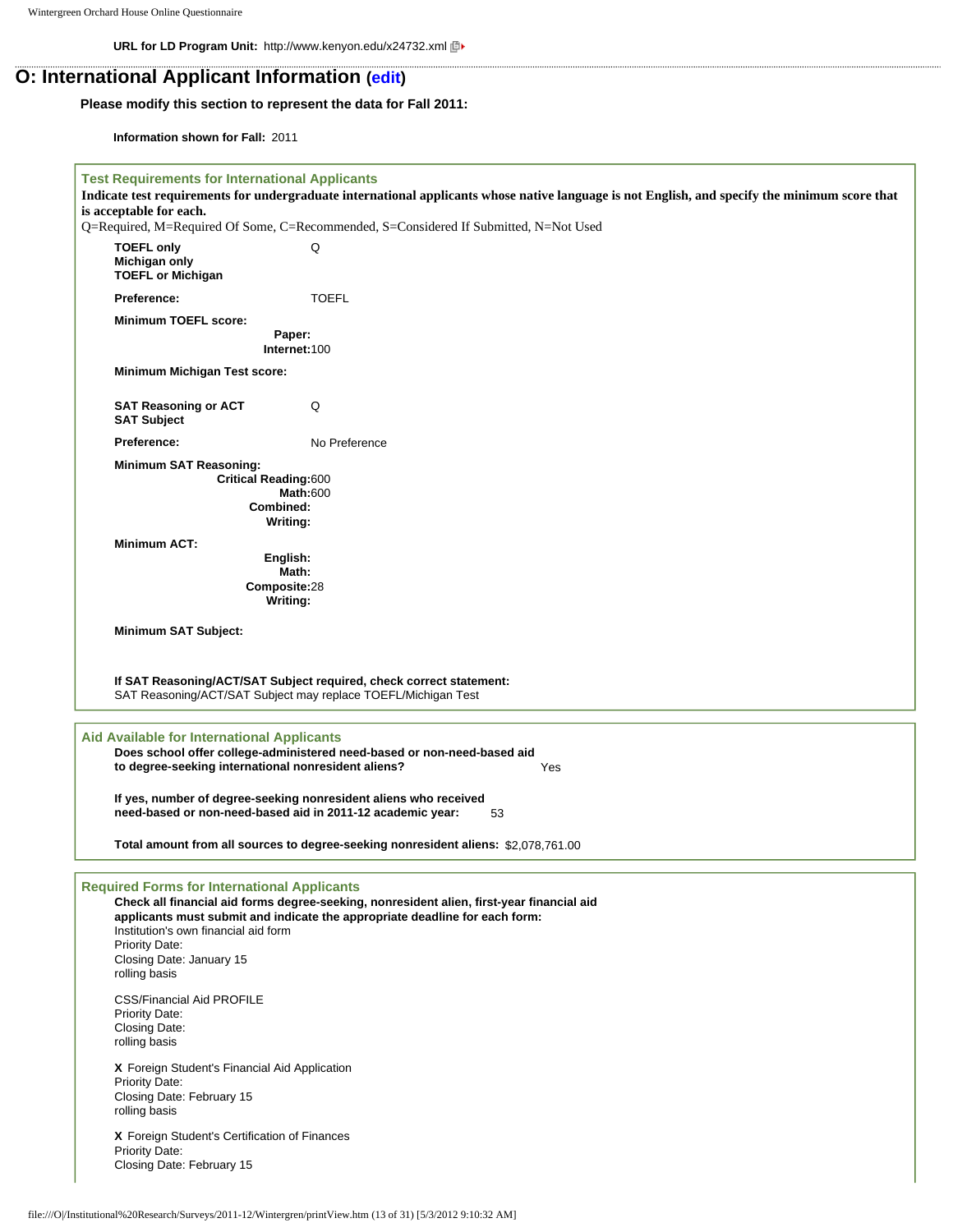rolling basis

**X** Other Please Specify: proof of VISA status, PROFILE (Canada or Mexico) Priority Date: Closing Date: February 15 rolling basis

#### **Application Requirements for International Applicants Advanced deposit required (in addition to tuition/room deposits required of all students):** Yes **Preapplication form required:** No **Separate application form required:** No

#### **Application Closing Dates for International Applicants Fall:** January 15 **Winter: Spring: Summer:**

#### **Foreign Countries Represented**

**Number of foreign countries represented by degree-seeking undergraduate nonresident aliens for Fall 2011:** 40

**List up to six foreign countries most often represented:**

- **1)** China
- **2)** Bulgaria<br>**3)** Germany
- **3)** Germany
- **4)** India
- **5)** Japan
- **6)**

**Special Services for International Applicants Check special services offered for international applicants:**

English lab **X** Special counselors/advisors **X** Host family program International student center ESL program/classes **X** Special orientation **Other** 

### **International Admissions Contact**

**Name:** Marne Ausec **Title:** Director of International Education **Phone:** 740 427-5637 **E-mail:** ausecm@kenyon.edu

## **P: Tuition and Expenses [\(edit\)](http://survey.wgoh.com/secure/sectionPView.htm)**

**Please modify this section to represent the data for 2012-13 academic year:** 

**When will current tuition figures be available?**

**Information shown for academic year beginning Fall:** 2012

#### **2012-13 undergraduate tuition, per academic year**

#### **Tuition In-state tuition:** \$42,780.00 **Out-of-state tuition:** \$42,780.00

#### **Check any**

Comprehensive tuition/room/board/fees In-state tuition based on per credit hour, hrs/yr Out-of-state tuition based on per credit hour, hrs/yr No tuition for state residents School has no tuition Other tuition

### **Additional Expenses**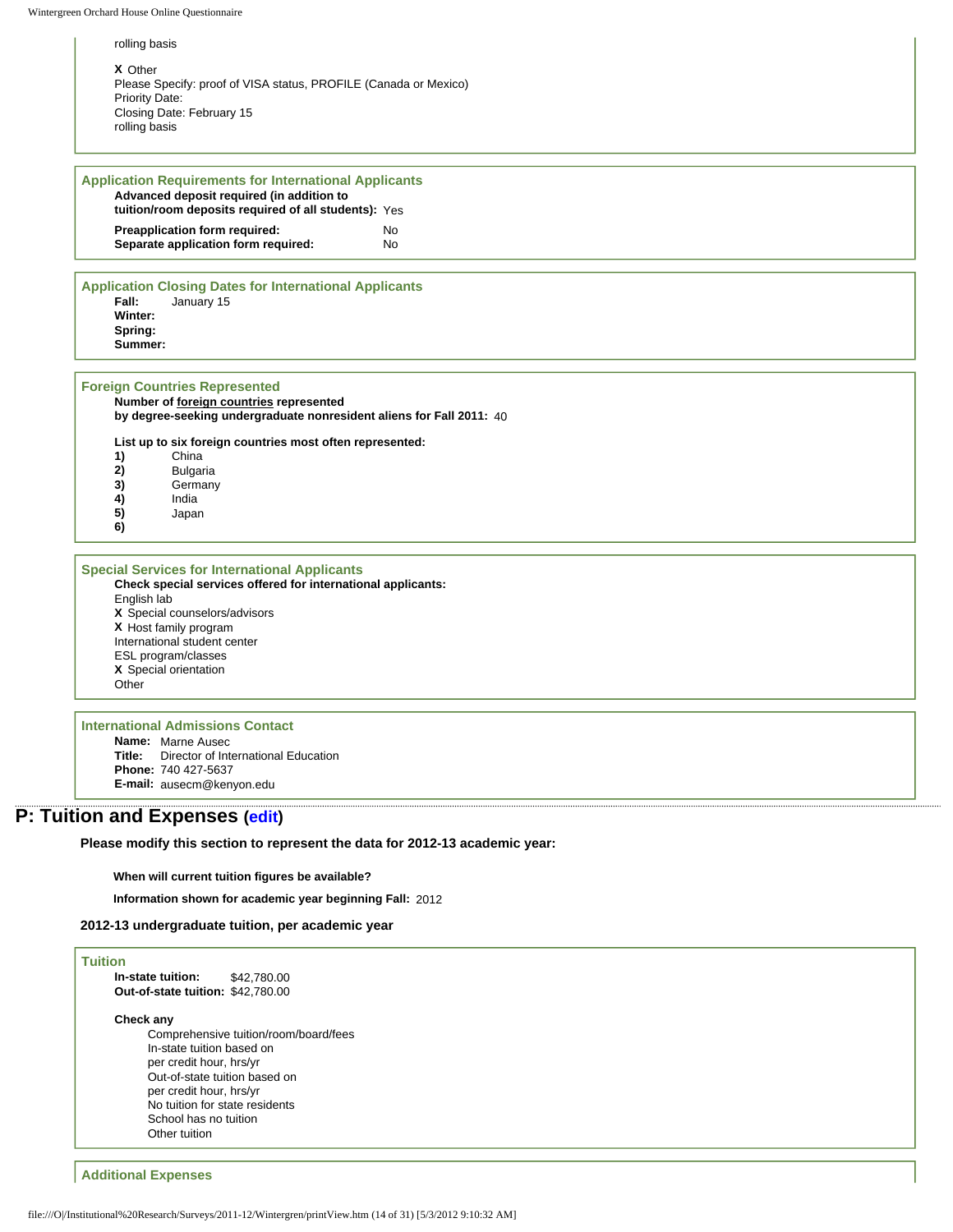| <b>Additional required fees:</b>                                                                                                | \$1.640.00 |
|---------------------------------------------------------------------------------------------------------------------------------|------------|
| <b>Estimate for books and supplies:</b>                                                                                         | \$1.800.00 |
| <b>Estimate for other academic expenses: \$1,350.00</b><br>Nature of expenses (ie. personal, transportation)<br>Transportation. |            |
|                                                                                                                                 |            |

### **On-campus Housing, per Academic Year**

| Room:                           | \$4.540.00  |   |
|---------------------------------|-------------|---|
| Board:                          | \$5,800,00  | - |
| <b>Combined Room and Board:</b> | \$10,340.00 |   |

#### **Tuition/Expense Comments**

**Tuition is estimated:** No

**Check any** Tuition includes fees Tuition figures are Canadian No meal plan offered Room and board figures are estimates Tuition and fees vary by year of study **Other** 

## **Q: Financial Aid ([edit](http://survey.wgoh.com/secure/sectionQView.htm))**

**Please modify this section to represent the data for 2011-12 academic year:** 

**When will current financial aid figures be available?**

**Information shown for academic year beginning Fall:** 2011

**Financial aid available to mainland U.S. undergraduates:** Yes

**Which needs-analysis methodology does your institution use in awarding institutional aid:** Both FM and IM

#### **Required Forms**

**Check all financial aid forms domestic first-year financial aid applicants must submit and indicate the appropriate deadline for each form for the 2012-13 academic year: X** FAFSA Priority Date: *(Example: January 15)* Closing Date: February 15 rolling Institution's own financial aid form Priority Date: *(Example: January 15)* Closing Date: rolling **X** CSS/Financial Aid PROFILE Priority Date: *(Example: January 15)* Closing Date: February 15 rolling State aid form Priority Date: *(Example: January 15)* Closing Date: rolling **X** Noncustodial (Divorced/Separated) Parent's Statement Priority Date: *(Example: January 15)* Closing Date: February 15 rolling Business/Farm Supplement Priority Date: *(Example: January 15)* Closing Date: rolling **X** Other Please Specify: tax forms Priority Date: *(Example: January 15)* Closing Date: February 15 rolling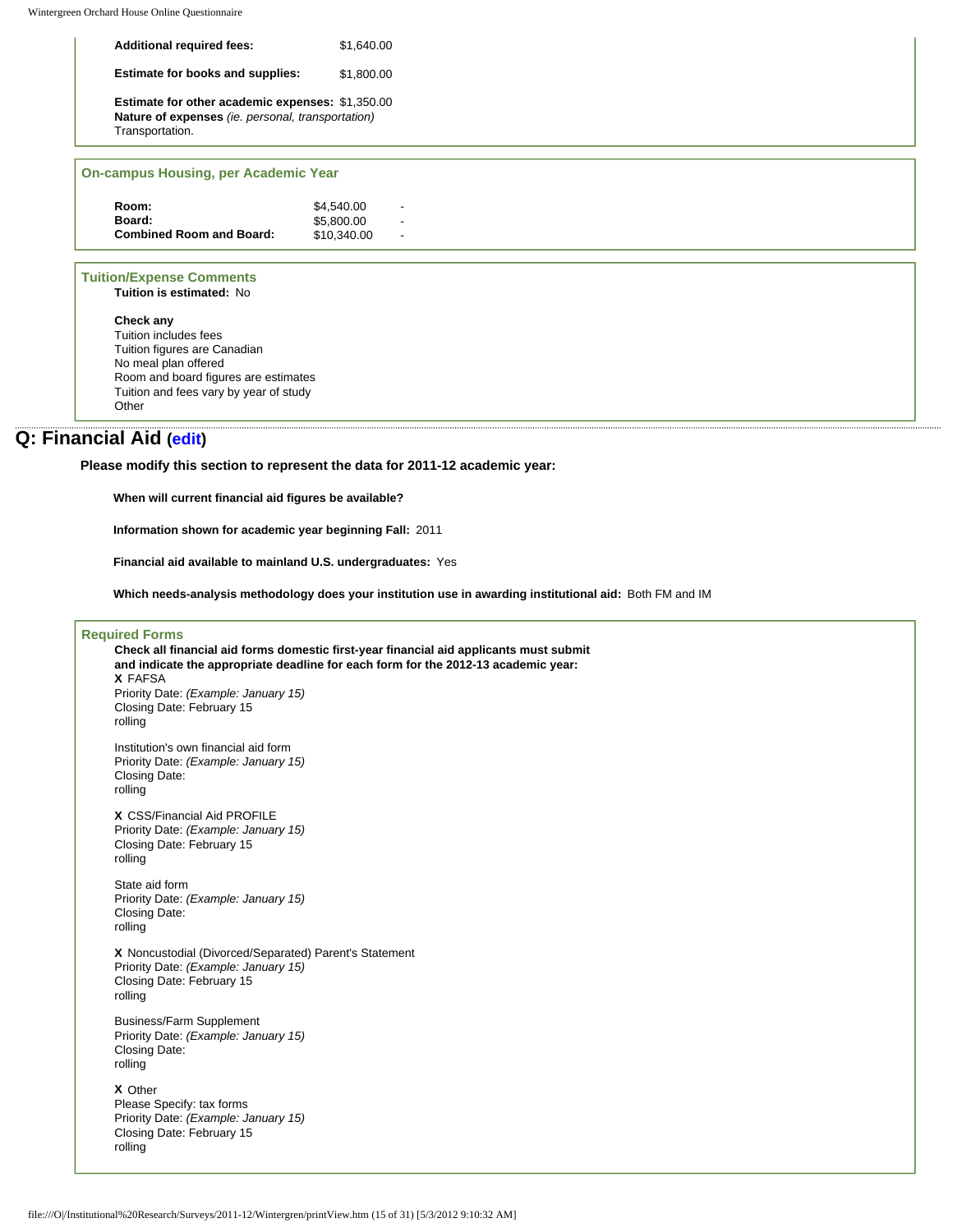#### **Financial Aid Notification**

### (Choose only one)

**Notification of awards is on rolling basis**

**X** Notification begins **April 1** 

### **Financial Aid**

**Modify data for students receiving aid for the academic year beginning Fall 2011.** 

**Note: Students may be counted in more than one row, and full-time first-year students should also be counted as full-time undergraduates.** 

|    |                                                                                                                                                                                                                                                                                                   | <b>First-time</b><br>full-time<br>freshmen | <b>Full-time</b><br>undergrad | Part-time<br>undergrad |
|----|---------------------------------------------------------------------------------------------------------------------------------------------------------------------------------------------------------------------------------------------------------------------------------------------------|--------------------------------------------|-------------------------------|------------------------|
|    | a) Number of degree-seeking undergraduate<br>students.                                                                                                                                                                                                                                            | 461                                        | 1,843                         | 0                      |
|    | b) Number of students in line a) who applied for<br>need-based financial aid.                                                                                                                                                                                                                     | 230                                        | 811                           | 0                      |
|    | c) Number of students in line b) who were<br>determined to have financial need.                                                                                                                                                                                                                   | 165                                        | 718                           | $\mathbf{0}$           |
|    | d) Number of students in line c) who were<br>awarded financial aid                                                                                                                                                                                                                                | 165                                        | 711                           | 0                      |
|    | e) Number of students in line d) who were<br>awarded any need-based scholarship or<br>grant aid.                                                                                                                                                                                                  | 164                                        | 707                           | 0                      |
| f) | Number of students in line d) who were<br>awarded any need-based self-help aid.                                                                                                                                                                                                                   | 121                                        | 582                           | 0                      |
|    | g) Number of students in line d) who were<br>awarded any non-need-based scholarship or<br>grant aid.                                                                                                                                                                                              | 36                                         | 119                           | $\mathbf{0}$           |
| h) | Number of students in line d) whose need<br>was fully met (exclude PLUS loans,<br>unsubsidized loans, and private alternative<br>loans).                                                                                                                                                          | 104                                        | 433                           | 0                      |
| i) | On average, the percentage of need that was<br>met of students who were awarded any need-<br>based aid. Exclude any aid that was awarded<br>in excess of need as well as any resources<br>that were awarded to replace EFC (PLUS<br>loans, unsubsidized loans, and private<br>alternative loans). | 98%                                        | 98%                           | $\frac{0}{0}$          |
| j) | The average financial aid package of those in<br>line d). Exclude any resources that were<br>awarded to replace EFC (PLUS loans,<br>unsubsidized loans, and private alternative<br>loans).                                                                                                        | 35,235                                     | 36,603                        | 0                      |

| <b>Financial Aid (cont)</b> |  |
|-----------------------------|--|
|-----------------------------|--|

|    |                                                                                                                                                                                                                       | <b>First-time</b>     |                               |                        |
|----|-----------------------------------------------------------------------------------------------------------------------------------------------------------------------------------------------------------------------|-----------------------|-------------------------------|------------------------|
|    |                                                                                                                                                                                                                       | full-time<br>freshmen | <b>Full-time</b><br>undergrad | Part-time<br>undergrad |
| k) | Average need-based scholarship or grant<br>award of those in line e)                                                                                                                                                  | 32,973                | 32,723                        | 0                      |
| I) | Average need-based self-help award<br>(excluding PLUS loans, unsubsidized loans,<br>and private alternative loans) of those in line<br>f).                                                                            | 3,356                 | 4,964                         | 0                      |
| m) | Average need-based loan (excluding PLUS<br>loans, unsubsidized loans, and private<br>alternative loans) of those in line f) who were<br>awarded a need-based loan.                                                    | 2.604                 | 4.964                         | $\mathbf 0$            |
| n) | Number of students in line a) who had no<br>financial need and who were awarded<br>institutional non-need-based scholarship or<br>grant aid (exclude those who were awarded<br>athletic awards and tuition benefits). | 39                    | 164                           | 0                      |
| O) | Average dollar amount of institutional non-<br>need-based scholarship or grant aid awarded<br>to students in line n).                                                                                                 | 12,606                | 11,007                        | $\mathbf 0$            |
| p) | Number of students in line a) who were<br>awarded an institutional non-need-based<br>athletic scholarship or grant.                                                                                                   | $\Omega$              | $\Omega$                      | $\mathbf 0$            |
| q) | Average dollar amount of institutional non-<br>need-based athletic scholarships and grants<br>awarded to students in line p).                                                                                         | $\Omega$              | $\Omega$                      | $\mathbf{0}$           |

**Loan Programs**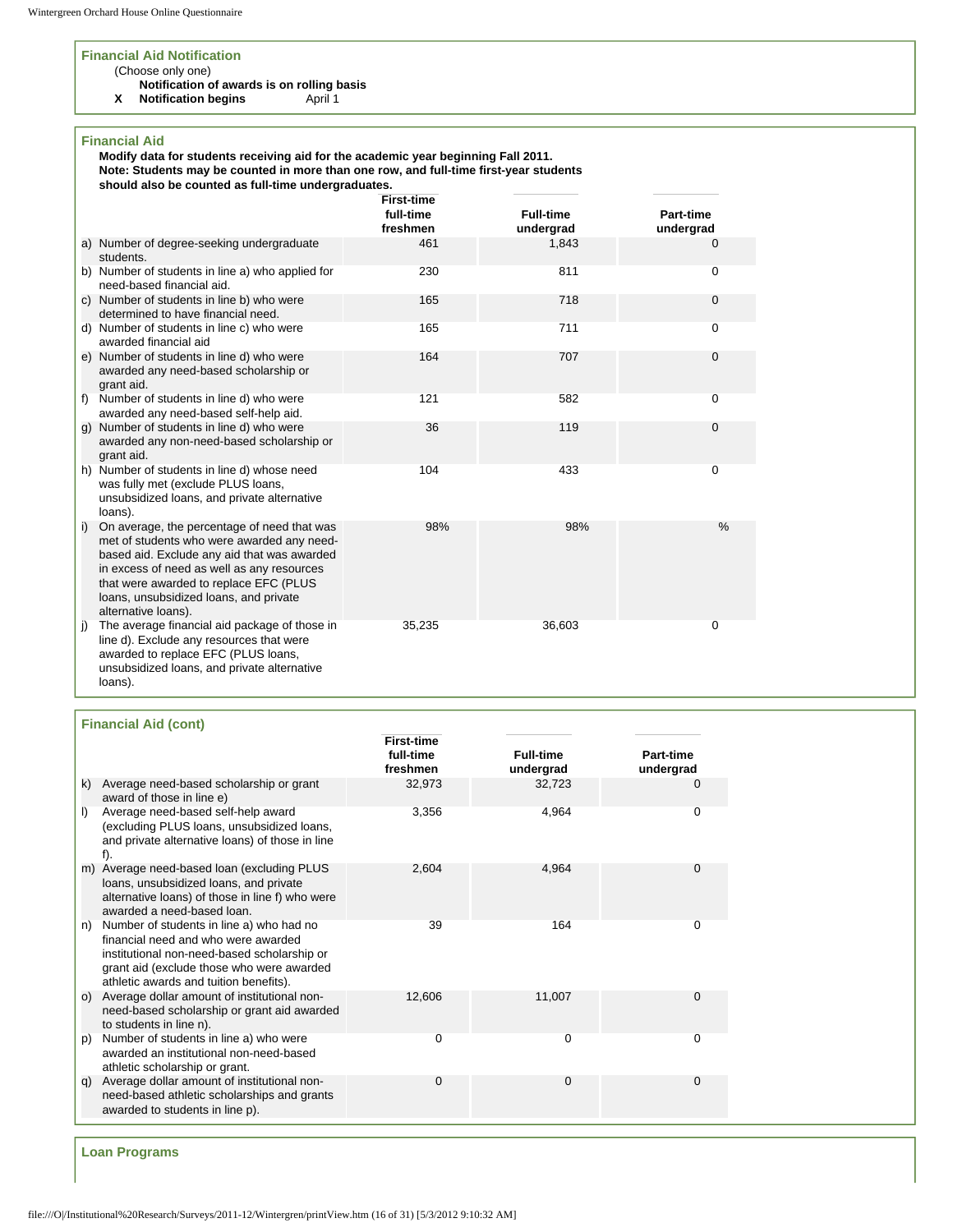**Percentage of the Fall 2011 undergraduate class who graduated between July 1, 2010 and June 30, 2011 and who borrowed through any loan programs (federal, state, subsidized, unsubsidized, private, etc.; exclude parent loans). Include only students who borrowed while enrolled at your institution.** 55 %

**Average per-undergraduate borrower cumulative principal borrowed of those in previous question. Do not include money borrowed at other institutions.** \$19,480.00

#### **Work-Study Program**

**School participates in Federal Work-Study Program:** Yes

**If yes, percentage of all undergraduates who receive some form of financial aid who participate in work-study.** 95 %

### **R: Scholarships and Grants [\(edit\)](http://survey.wgoh.com/secure/sectionRView.htm)**

**Please modify this section to represent the data for Fall 2011:** 

#### **When will current scholarship figures be available?**

**Information shown for Fall:** 2011

#### **Available Scholarships/Grants**

**Check types of scholarships/grants available to undergraduate students:**

- **X** Need-based (general) **X** Federal Pell Grants
- **X** SEOG
- **X** State scholarships/grants
- **X** College/university scholarship/grants (institutional funds)

**X** Private scholarships/grants

Federal Nursing Scholarships United Negro College Fund

**Other** 

- **X** Non-need-based (general)
- State scholarships/grants

**X** Academic merit scholarships/grants Creative arts/performance

- Special achievements/activities
- Special characteristics

Athletic scholarships

ROTC scholarships

Other scholarship/grant

| <b>Need-Based Total Dollars</b> |                                      |                      |
|---------------------------------|--------------------------------------|----------------------|
|                                 | <b>Scholarships/Grants</b>           | <b>Total Dollars</b> |
| Federal:                        |                                      | 839.943              |
| State:                          |                                      | 74.265               |
| Institutional:                  |                                      | 20,696,220           |
| Other external:                 |                                      | 1.524.911            |
|                                 | Total Scholarship/Grants: 23,135,339 |                      |
| <b>Tuition Waivers:</b>         |                                      | 231.200              |
| <b>Athletic Awards:</b>         |                                      |                      |

#### **Non-Need-Based Total Dollars**

| <b>Scholarships/Grants</b>          | <b>Total Dollars</b> |
|-------------------------------------|----------------------|
| Federal:                            | 28.224               |
| State:                              | 14.022               |
| Institutional:                      | 2,844,012            |
| Other external:                     | 1.613.669            |
| Total Scholarship/Grants: 4,499,927 |                      |
| <b>Tuition Waivers:</b>             | 252.085              |
| <b>Athletic Awards:</b>             |                      |

#### **Additional Questions**

**Percentage of total need-based & non-need-based awarded to students from out-of-state:** 78 %

| Range of individual scholarships/grant packages: |            |  |             |                     |  |
|--------------------------------------------------|------------|--|-------------|---------------------|--|
| Undergraduate (UG):                              | \$1.000.00 |  | \$54,680,00 | <b>Full Tuition</b> |  |
| Freshman (FTF):                                  | \$1,000.00 |  | \$54,680.00 | <b>Full Tuition</b> |  |

### **S: Loans ([edit](http://survey.wgoh.com/secure/sectionSView.htm))**

**Please modify this section to represent the data for Fall 2011:** 

**When will current loan figures be available?**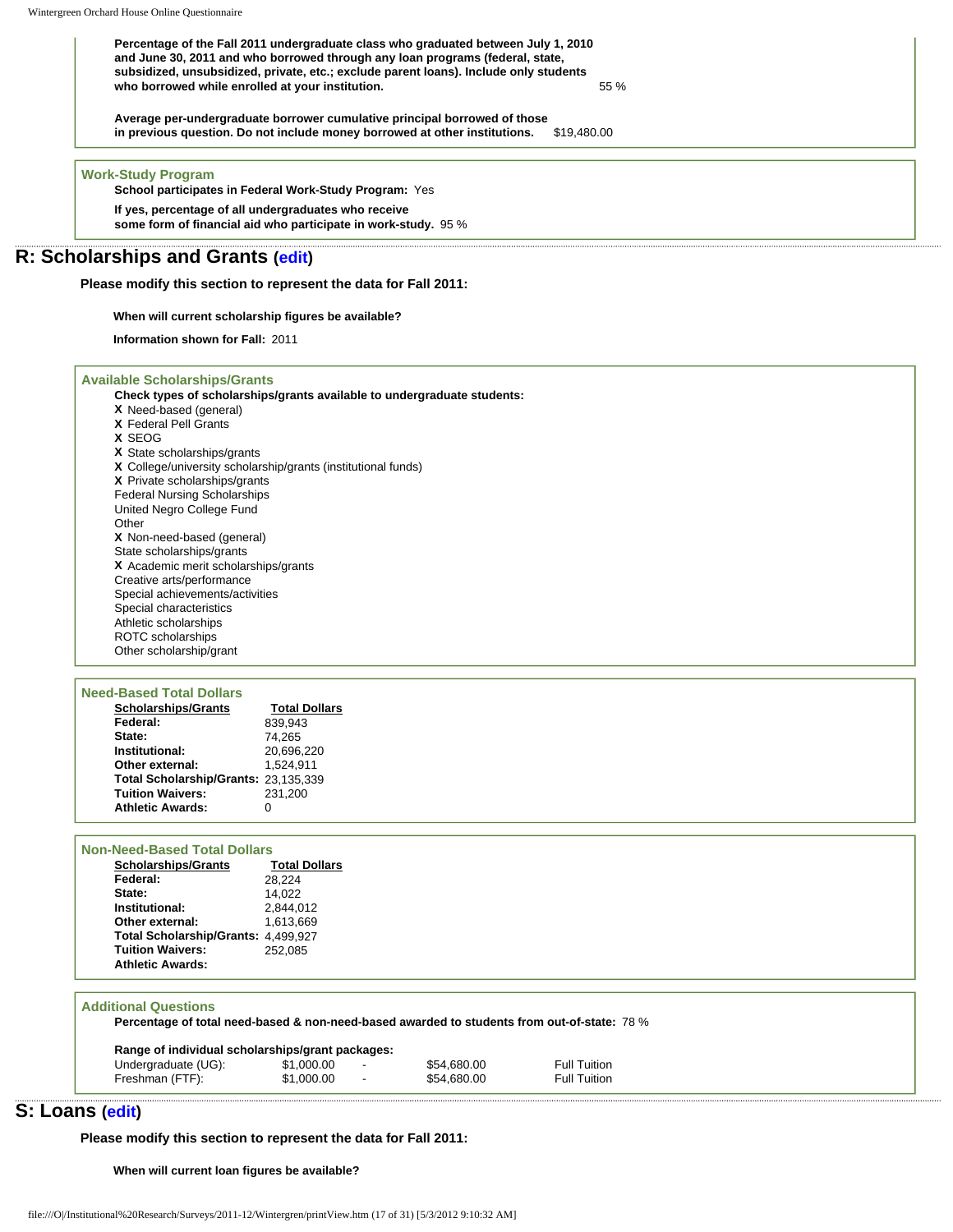#### **Information shown for Fall:** 2011

#### **Loan Types/Payment Plans Check types of loans available to undergraduate students:** Federal District Student Loan Program (Direct Loan) **X** Direct Subsidized Stafford Loans **X** Direct Unsubsidized Stafford Loans **X** Direct PLUS Loans **X** Federal Perkins Loans Federal Nursing Loans State Loans **X** College/University Loans **Other Check the types of payment plans available to undergraduate students:** America's Tuition Assistance Corp. (ATAC) Education Plan, Inc. Key Education Resources Academic Management Services (AMS) EFI Fund Management Tuition Management Systems Deferred payment plan Family tuition reduction Guaranteed tuition School's own payment plan(s) **X** Other Sallie Mae TuitionPay installment payment plan. Also an advance-payment plan. See http://www.kenyon.edu/x9536.xml#x9624

#### **Need-Based Total Dollars**

| I-Based Total Dollars           |                      |
|---------------------------------|----------------------|
|                                 | <b>Total Dollars</b> |
| <b>Student loans:</b>           | 3.097.514            |
| <b>Federal Work-Study:</b>      | 214.002              |
| State/Other work-study: 290,815 |                      |
| <b>TOTAL Self-Help:</b>         | 3.602.331            |
| <b>TOTAL Parents Loans:</b>     | 80.371               |

#### **Non-Need-Based Total Dollars**

|                                 | <b>Total Dollars</b> |
|---------------------------------|----------------------|
| <b>Student loans:</b>           | 2.276.544            |
| State/Other work-study: 265,605 |                      |
| <b>TOTAL Self-Help:</b>         | 2.542.149            |
| <b>TOTAL Parents Loans:</b>     | 2,228,244            |
|                                 |                      |

#### **Loan Packages**

**Parent Loans packaged to meet need:** No

| Range of Individual Loan Packages: |          |                          |            |                     |  |  |
|------------------------------------|----------|--------------------------|------------|---------------------|--|--|
| Undergraduate (UG):                | \$500.00 | $\overline{\phantom{0}}$ | \$7.500.00 | <b>Full Tuition</b> |  |  |
| Freshman (FTF):                    | \$500.00 | $\overline{\phantom{a}}$ | \$7,500.00 | <b>Full Tuition</b> |  |  |

## **T: Student Employment [\(edit\)](http://survey.wgoh.com/secure/sectionTView.htm)**

**Please modify this section to represent the data for Fall 2011:** 

**Information shown for Fall:** 2011

**NOTE: Do note include Work-Study in this section.** 

| <b>Employment</b><br>Institutional employment is available: Yes                                                |
|----------------------------------------------------------------------------------------------------------------|
| For schools located outside the United States only:<br>Undergraduates from the mainland U.S. may work: Neither |
| Percentage of full-time undergraduates who work on campus during 2011-12 academic year: 50 %                   |
| Average amount undergraduates may expect to earn: \$700.00<br>per: <sub>vear</sub>                             |
| Part-time off-campus employment opportunities for undergraduates are:<br>Poor                                  |
| Freshmen are discouraged from working during first term: No                                                    |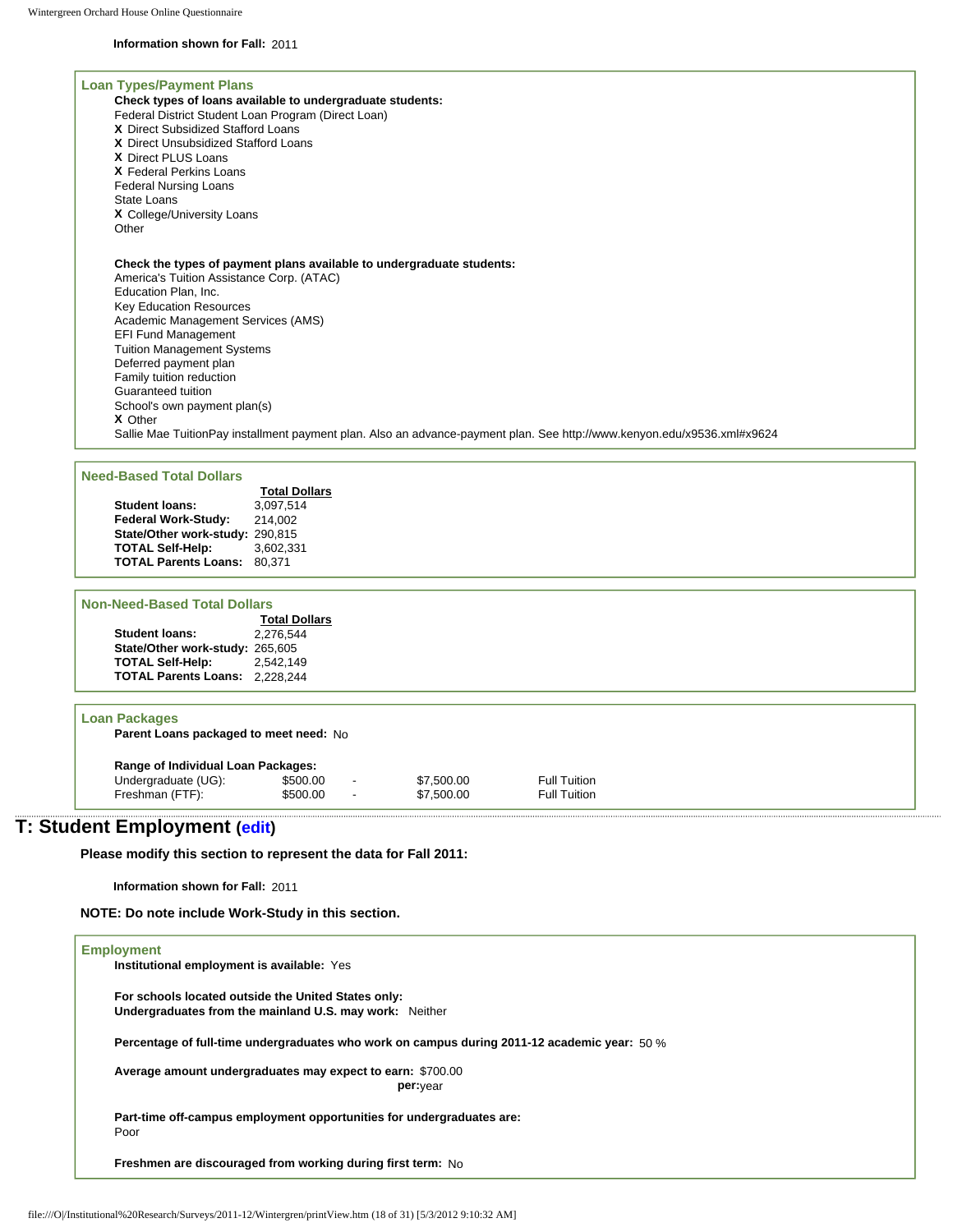## **U: Accreditation and Faculty [\(edit\)](http://survey.wgoh.com/secure/sectionUView.htm)**

#### **Please modify this section to represent the data for Fall 2011:**

**Information shown for Fall:** 2011

| <b>Accreditations</b><br>Check agencies that accredit your undergraduate programs:<br>NEASC (New England Assn. of Schools and Colleges)<br>MSCHE (Middle States Commission on Higher Education)<br>X NCACS (North Central Assn. of Colleges and Schools)<br>NWCCU (Northwest Comm. on Colleges and Universities)<br>SACS (Southern Assn. of Colleges and Schools)<br>WASC (Western Assn. of Schools and Colleges)<br>ACICS (Accrediting Council for Independent Colleges and Schools)<br>ACCSC (Accrediting Commission of Career Schools and Colleges)<br>AUCC (Assn. of Universities and Colleges of Canada)<br>ABHE (Assn. for Biblical Higher Education)<br>AARTS (Assn. of Advanced Rabbinical and Talmudic Schools)<br>TRACS (Transnational Association of Christian Colleges and Schools) |  |  |
|-------------------------------------------------------------------------------------------------------------------------------------------------------------------------------------------------------------------------------------------------------------------------------------------------------------------------------------------------------------------------------------------------------------------------------------------------------------------------------------------------------------------------------------------------------------------------------------------------------------------------------------------------------------------------------------------------------------------------------------------------------------------------------------------------|--|--|
| <b>Professional Accreditations</b><br><b>School Accredited by</b>                                                                                                                                                                                                                                                                                                                                                                                                                                                                                                                                                                                                                                                                                                                               |  |  |
| <b>Faculty</b>                                                                                                                                                                                                                                                                                                                                                                                                                                                                                                                                                                                                                                                                                                                                                                                  |  |  |
| Women<br><b>Both</b><br>Men<br><b>Full-time Instructional Faculty:</b><br>90<br>156<br>66<br><b>Part-time Instructional Faculty:</b><br>8<br>$\overline{2}$<br>10<br><b>Total Instructional Faculty:</b><br>98<br>68<br>166<br>Calc Total/Both                                                                                                                                                                                                                                                                                                                                                                                                                                                                                                                                                  |  |  |
| Number of full-time minority instructional faculty:<br>34<br>Number of full-time nonresident aliens (international) instructional faculty: 6                                                                                                                                                                                                                                                                                                                                                                                                                                                                                                                                                                                                                                                    |  |  |
| Number of full-time instructional faculty whose highest degree is:<br>Doctorate:<br>156<br>Master's:<br>0<br>Bachelor's:<br>0<br>Other:<br>0<br>Totals:<br>Calc Percent/Total<br>(Total must equal total FULL-TIME Instructional Faculty as noted above.)                                                                                                                                                                                                                                                                                                                                                                                                                                                                                                                                       |  |  |
| Percentage of full-time instructional faculty who have terminal degree in their field: 100 %                                                                                                                                                                                                                                                                                                                                                                                                                                                                                                                                                                                                                                                                                                    |  |  |
| FTE Student-FTE Faculty ratio for Fall 2011:<br>10 to 1<br>FTE: Full-Time Equivalent (full time plus 1/3 part time)                                                                                                                                                                                                                                                                                                                                                                                                                                                                                                                                                                                                                                                                             |  |  |
| Percentage of All Faculty Serving as Advisors: 100 %                                                                                                                                                                                                                                                                                                                                                                                                                                                                                                                                                                                                                                                                                                                                            |  |  |
| V: Curriculum/Academic Overview (edit)                                                                                                                                                                                                                                                                                                                                                                                                                                                                                                                                                                                                                                                                                                                                                          |  |  |
| <b>Modify Majors</b>                                                                                                                                                                                                                                                                                                                                                                                                                                                                                                                                                                                                                                                                                                                                                                            |  |  |
| For each major category tab (Associate, Bachelor's, Master's, and Doctorate), review the "Majors Offered" list. This is the<br>current listing of all majors that we have listed for your institution.                                                                                                                                                                                                                                                                                                                                                                                                                                                                                                                                                                                          |  |  |
| If there are majors that you offer that are not included in the list, please use the first free form box below to list all additional<br>majors.                                                                                                                                                                                                                                                                                                                                                                                                                                                                                                                                                                                                                                                |  |  |
| If any of the listed majors are no longer offered, please use the second free form box below to indicate that those majors should<br>be removed.                                                                                                                                                                                                                                                                                                                                                                                                                                                                                                                                                                                                                                                |  |  |
| Majors - Associate                                                                                                                                                                                                                                                                                                                                                                                                                                                                                                                                                                                                                                                                                                                                                                              |  |  |
| <b>Associate Majors Offered:</b><br>None Listed                                                                                                                                                                                                                                                                                                                                                                                                                                                                                                                                                                                                                                                                                                                                                 |  |  |
| List any other associate majors offered that are not listed above:                                                                                                                                                                                                                                                                                                                                                                                                                                                                                                                                                                                                                                                                                                                              |  |  |
| List any associate majors listed above that are not offered:                                                                                                                                                                                                                                                                                                                                                                                                                                                                                                                                                                                                                                                                                                                                    |  |  |
| Majors - Bachelor's                                                                                                                                                                                                                                                                                                                                                                                                                                                                                                                                                                                                                                                                                                                                                                             |  |  |
|                                                                                                                                                                                                                                                                                                                                                                                                                                                                                                                                                                                                                                                                                                                                                                                                 |  |  |

#### **Modify Majors**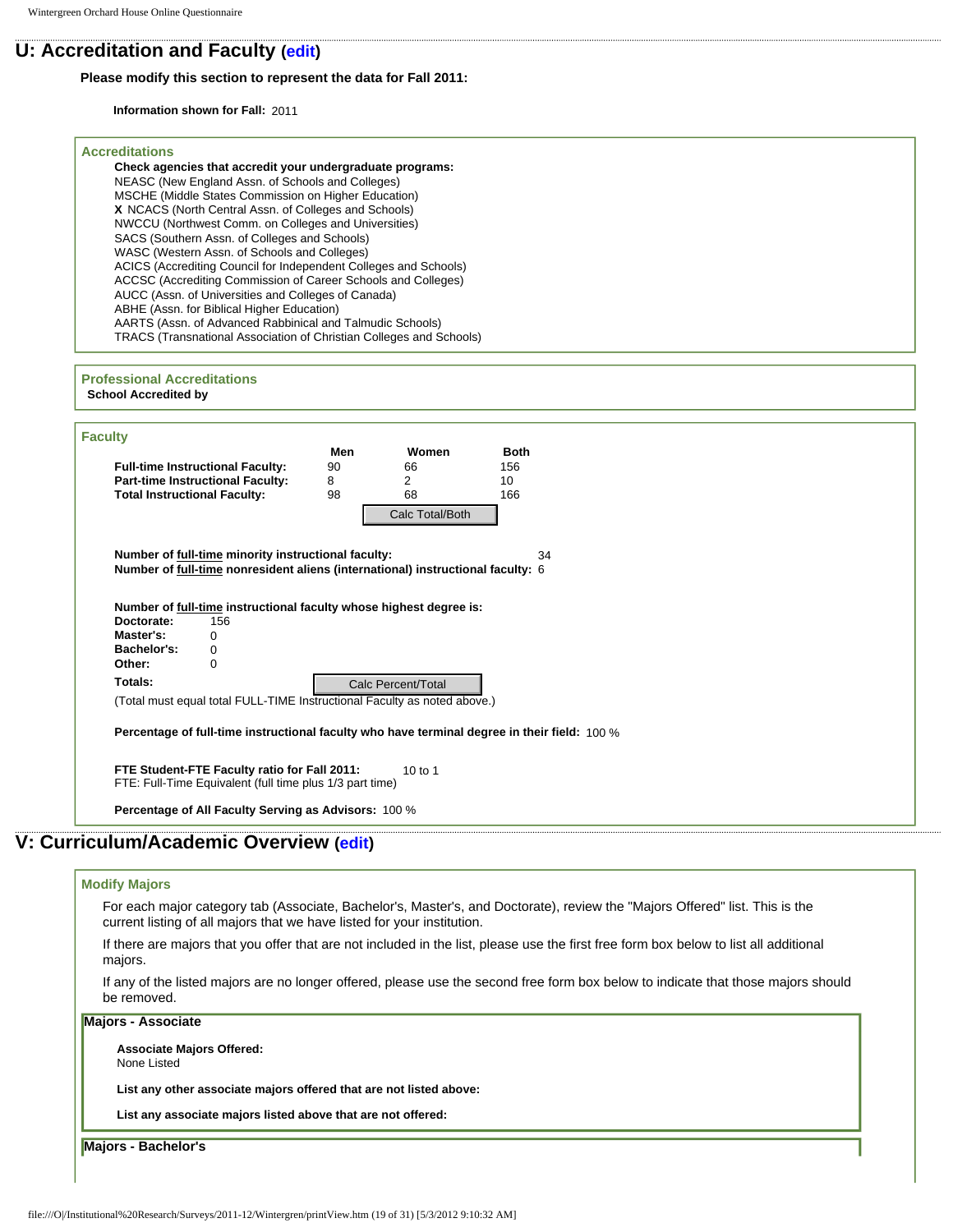#### **Bachelor's Majors Offered:**

| DAVIENT S MAJUIS UITERU. |                               |  |  |  |
|--------------------------|-------------------------------|--|--|--|
| • American Studies       | • History                     |  |  |  |
| • Anthropology           | <b>International Studies</b>  |  |  |  |
| • Art                    | • Latin                       |  |  |  |
| • Art History            | • Mathematics                 |  |  |  |
| • Biochemistry           | • Modern Languages/Literature |  |  |  |
| • Biology                | • Molecular Biology           |  |  |  |
| • Chemistry              | • Music                       |  |  |  |
| • Classics               | • Neuroscience                |  |  |  |
| • Dance                  | • Philosophy                  |  |  |  |
| • Drama                  | • Physics                     |  |  |  |
| • Economics              | • Political Science           |  |  |  |
| • English                | • Psychology                  |  |  |  |
| • French                 | • Religious Studies           |  |  |  |

- Religious Studies
- Self-Designed Major • Sociology
- Greek
- Spanish

#### **List any other bachelor's majors offered that are not listed above:**  Women's and Gender Studies.

#### **List any bachelor's majors listed above that are not offered:**

Greek and Latin are now part of the Classics major.

#### **Majors - Master's**

• German

**Master's Majors Offered:**

None Listed

**List any other master's majors offered that are not listed above:** 

**List any master's majors listed above that are not offered:** 

### **Majors - Doctorate**

**Doctorate Majors Offered:**

None Listed

**List any other doctorate majors offered that are not listed above:** 

**List any doctorate majors listed above that are not offered:** 

Note: When reporting majors, please do not list majors in conjunction with a concentration, emphasis, minor, or subject area. Concentrations, etc., may be reported in the next section.

#### **Modify Degrees**

For each degree category tab (Associate, Bachelor's, Master's, Doctorate, and First Professional), review the "Degrees Offered" list. This is the current listing of all degrees that we have listed for your institution.

If there are degrees that you offer that are not included in the list, please use the first free form box below to list all additional degrees needed. Please include the description for any abbreviated degrees.

If any of these degrees are no longer offered, please use the second free form box below to indicate that those degrees should be removed.

### **Degrees - Associate**

**Associate Degrees Offered:**

None Listed

**List any other associate degrees offered not listed above:** 

**List any associate degrees listed above that are not offered:** 

### **Degrees - Bachelor's**

**Bachelor's Degrees Offered:**

 $-B.A.$ 

**List any other bachelor's degrees offered not listed above:** 

**List any bachelor's degrees listed above that are not offered:** 

**Degrees - Master's**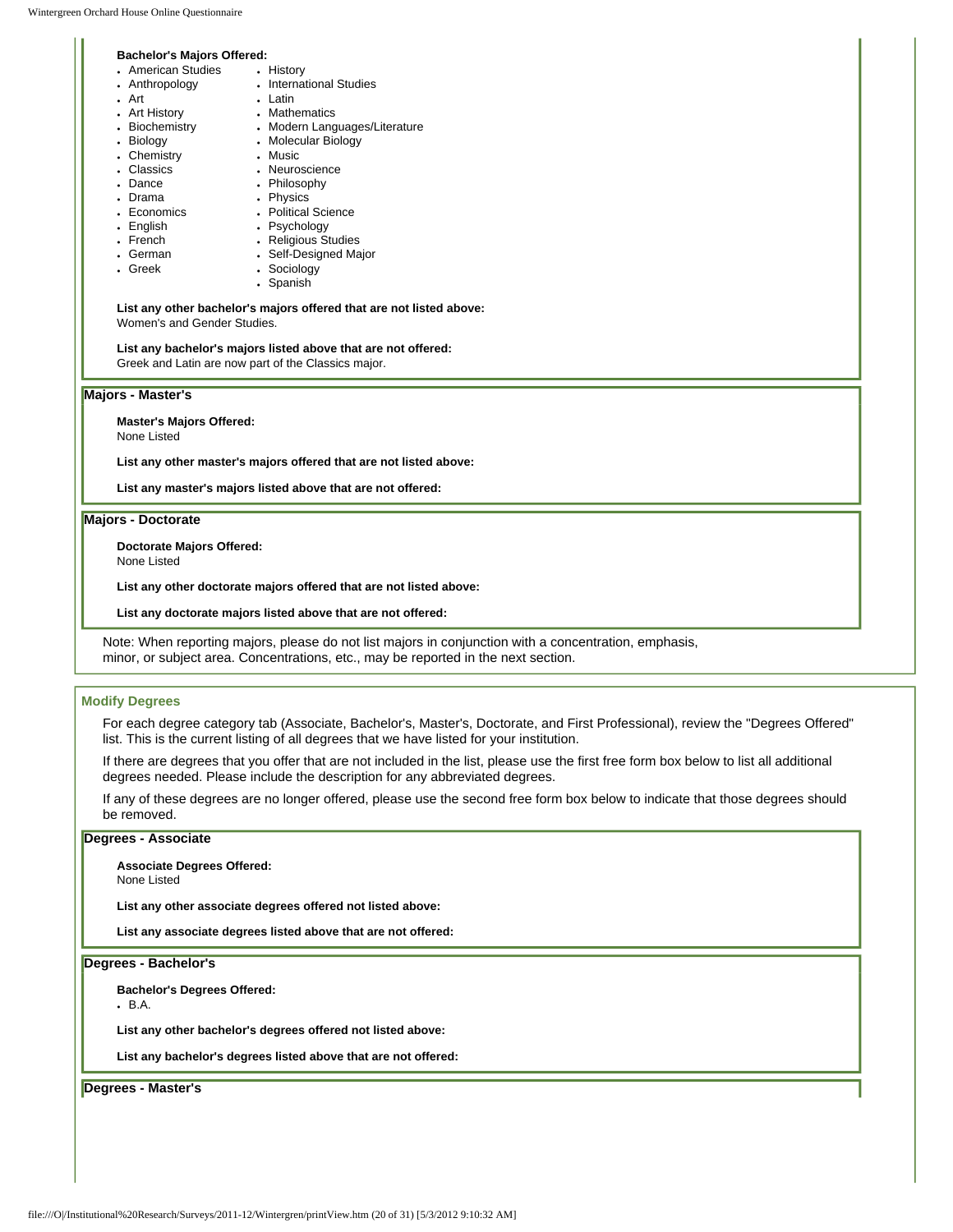**Master's Degrees Offered:** None Listed

**List any other master's degrees offered not listed above:** 

**List any master's degrees listed above that are not offered:** 

#### **Degrees - Doctorate**

**Doctorate Degrees Offered:**

None Listed

**List any other doctorate degrees offered not listed above:** 

**List any doctorate degrees listed above that are not offered:** 

**Degrees - First Professional**

**First Professional Degrees Offered:**

None Listed

**List any other first professional degrees offered not listed above:** 

**List any first professional degrees listed above that are not offered:** 

#### **Minors / Misc Programs**

#### **List minors and other miscellaneous programs offered for undergraduates:**

Minors offered in anthropology, art, biology, classics, dance, history, mathematics, modern languages and literature's, music, philosophy, physics, religious studies, and sociology. Many majors include concentrations.

**Check one:** Minor is not required for graduation

#### **General Education Requirements**

**General education/core curriculum is required:** No

#### **Physical Education Requirements**

**Physical education is required for graduation:** No

#### **PE Requirement:**

**unit:***(Example: semester hours)*

#### **Religion Requirements**

**Religion/theology is required for graduation:** No

**Religion Requirement:**

**unit:***(Example: semester hours)*

#### **Programs Offered**

#### **Check programs offered:**

- **X** Self-designed majors **X** Double majors Dual degrees **X** Independent study **X** Accelerated study **X** Honors program **X** Phi Beta Kappa **X** Pass/fail grading option **X** Internships Weekend College
- Distance Learning External degree program Certificate programs

#### **Cooperative education programs offered:** No

**Agriculture** Art Business Computer Science Education Engineering Health Professions Home Economics Humanities Natural Science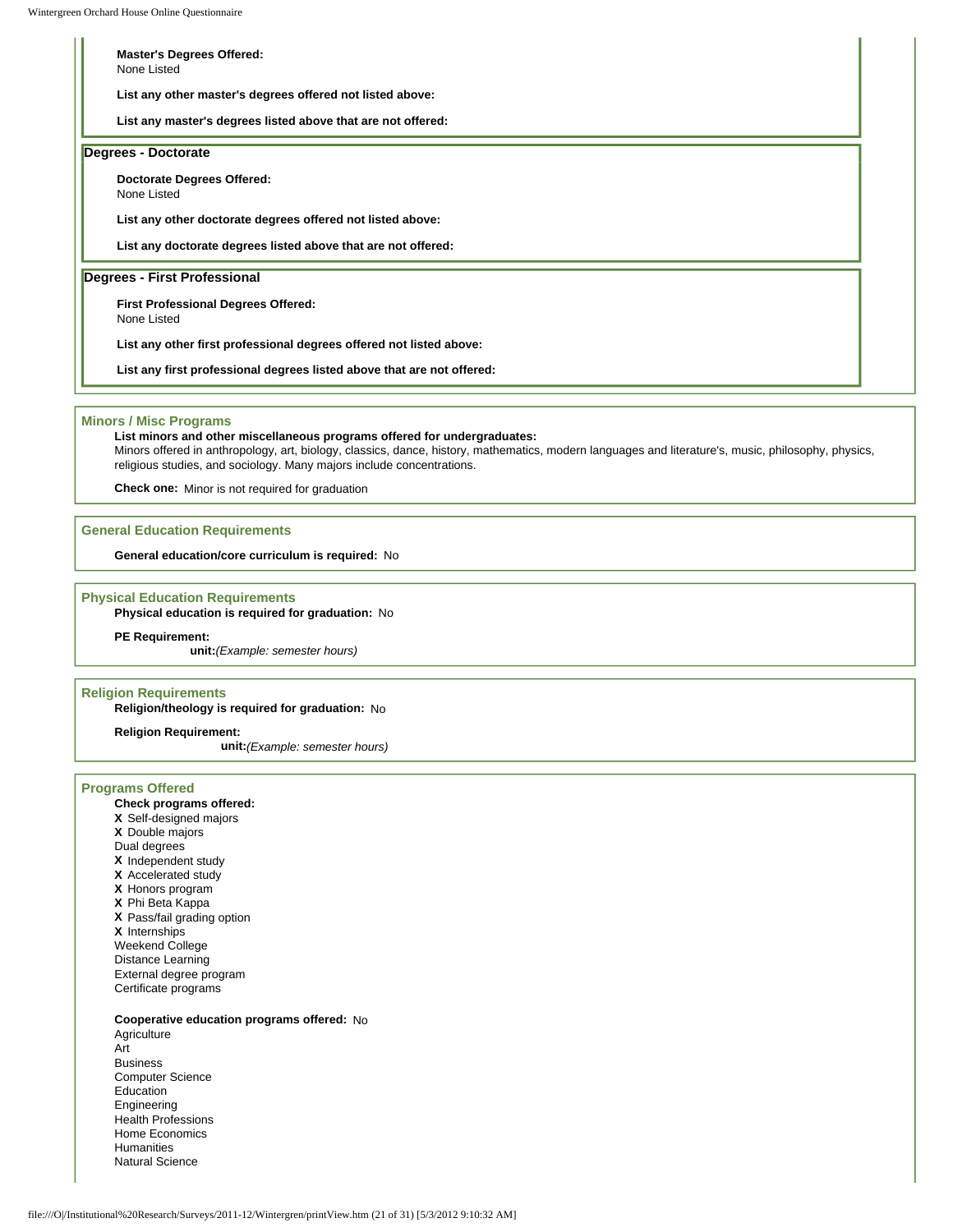Social/Behavioral Science **Technologies** Vocational Arts Other

Bilingual/bicultural

**Education certifications offered:** No Early Childhood Elementary Middle/Junior High **Secondary** Special Education Vo-tech Adult Education

#### **Number of specific subject areas with education certification:**

#### **Graduate schools/programs offered:** No

**Qualified undergraduate students may take graduate-level classes:** No

**Check pre-professional programs that are designed specifically as preparation for graduate study: X** Pre-law **X** Pre-medicine **X** Pre-veterinary science Pre-pharmacy **X** Pre-dentistry **X** Pre-theology Pre-optometry **X** Other

business, education, architecture, clinical psychology, engineering, health care professions, library/information science, social work

#### **Programs Offered (cont)**

#### **2-2 Programs:**

#### **3-1 Programs:**

#### **3-2 Programs:**

3•2 education program with Bank Street Coll of Education; engineering programs with Case Western Reserve U, Rensselear Polytechnic Inst, and Washington U; environmental studies program with Duke U.

#### **List consortium(s) with which your institution has membership:**

Member of Five Colleges of Ohio.

#### **Check domestic off-campus semester-away study programs:**

Los Angeles Film Studies Center Oak Ridge Science Semester (TN) Washington Center Program AuSable Institute of Environmental Studies Program (MI) **X** Newberry Library Program (IL) **X** New York Arts Program New York Studies Program (AICAD) Washington Semester (American University) UN Semester **X** Sea Semester American Studies Program (Washington, DC) **Other** Bard-Globalization & International Affairs; Earlham-Border Studies; NY-O'Neill Nat'l Theater institute; Philadelphia-Philadelphia Center; NY or DC-School for Int'l Training

**List schools with which domestic exchange programs are offered:**  Domestic exchange programs available.

#### **List all countries in which study abroad is offered. Alpha order, comma separated:**  Study abroad in many countries.

**List any additional special or unique academic programs not yet noted:** 

## **W: Computers/Facilities/Services ([edit](http://survey.wgoh.com/secure/sectionWView.htm))**

**Computer Requirements**

**Every student required to take a computer course:** No **Every student required to lease/own a computer:** No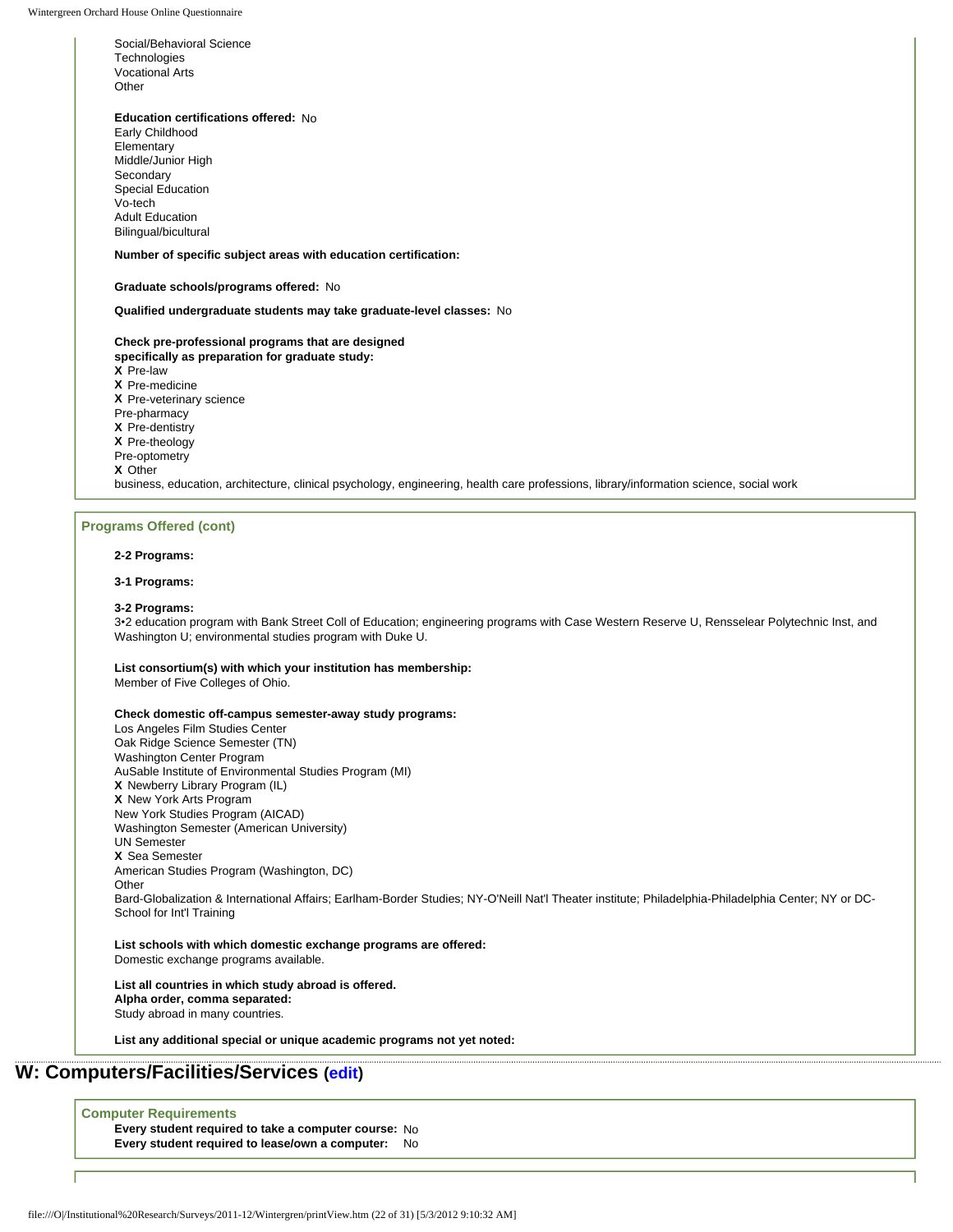#### **Computer/Network Access**

**Total number of microcomputers available to all students:** 450

**School provides Internet access to all students:** Yes **School provides E-mail services/accounts to all students:** Yes

**Computer equipment/network access for students provided in:**

**X** Residence halls **X** Library **X** Computer Center/Labs Student Center

**Other computer facilities/services:** 

Wireless network in most buildings throughout the campus.

#### **Library**

**School has a library on campus:** Yes

| <b>Library Officer</b> |                                                  |  |  |  |  |
|------------------------|--------------------------------------------------|--|--|--|--|
| Name:                  | Ronald K. Griggs                                 |  |  |  |  |
| Title:                 | Vice President, Library and Information Services |  |  |  |  |
| E-mail:                | griggs@kenyon.edu                                |  |  |  |  |

#### **Number of Titles in Library:**

| <b>Volumes:</b>         | 517.385 |
|-------------------------|---------|
| <b>Current serials:</b> | 10.652  |
| Microforms:             | 150.150 |
| Video and audio:        | 159.973 |
| E-Books:                | 468.683 |

**School is member of library consortium(s):** Yes

**Additional library facilities/collections:** 

Member of OhioLink and Five Colleges of Ohio

#### **Other Facilities**

**Museums and other special academic buildings/equipment on campus:** 

Music center, environmental center, science center, new fitness/recreation/athletic center, theater, observatory, new art gallery, and new studio art building under construction.

## **X: Academic Experience [\(edit\)](http://survey.wgoh.com/secure/sectionXView.htm)**

**Please modify this section to represent the data for 2011-12 academic year:** 

| <b>CDS Graduation Rate</b><br>When will current graduation rate figures be available? 6/1/2012<br>Information for [X1] through [X8] shown for academic year beginning Fall 2005 (or most recent year available): 2005 |     |
|-----------------------------------------------------------------------------------------------------------------------------------------------------------------------------------------------------------------------|-----|
| X1: CDS-B4: Total number of all first-time, full-time bachelor's (or equivalent) degree-seeking<br>undergraduate students who entered in fall 2005 (include those who entered during preceding                        |     |
| summer terms):                                                                                                                                                                                                        | 439 |
| X2: CDS-B5: Of the number in [X1], how many did not persist and did not graduate for the following<br>reasons: deceased, permanently disabled, armed forces, foreign aid service of the federal                       |     |
| government, or official church missions:                                                                                                                                                                              | 0   |
| X3: CDS-B6: CDS-B6: Subtract question [X2] from [X1]:                                                                                                                                                                 | 439 |
| X4: CDS-B7: Number of [X1] that completed the program in four years or less (by August 31, 2009):<br>X5: CDS-B8: Number of [X1] that completed the program in more than four years but in five years or               | 364 |
| less (after August 31, 2009 and by August 31, 2010):<br>X6: CDS-B9: Number of [X1] that completed the program in more than five years but in six years or                                                             | 16  |
| less (after August 31, 2010 and by August 31, 2011):                                                                                                                                                                  |     |
| X7: CDS-B10: Add questions [X4], [X5], and [X6]:                                                                                                                                                                      | 381 |

#### **Freshman Statistics**

**Percentage of first-year, full-time, degree-seeking students who entered in Fall 2010 and returned to your institution in Fall 2011:** 94 %

**Average GPA of freshmen after completion of first-year:** 3.3 **on a** 4.0 **scale.**

#### **Enrollment by Majors**

**List specific majors (not CIP categories, concentrations, divisions, areas or double majors) with HIGHEST enrollment among 2011 bachelor's degree recipients:**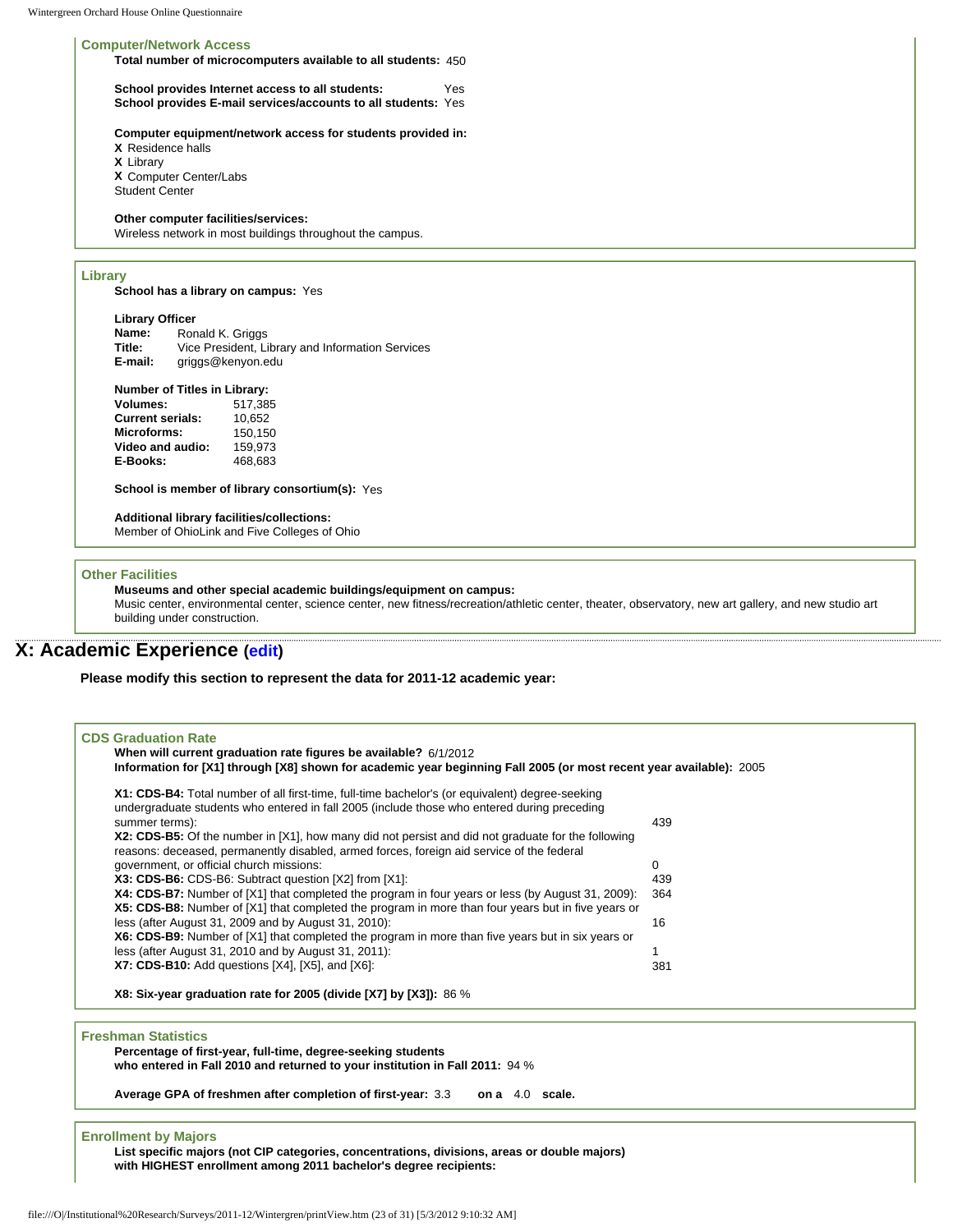| English<br>economics<br>psychology                                                                                                                                                                                                     |       |
|----------------------------------------------------------------------------------------------------------------------------------------------------------------------------------------------------------------------------------------|-------|
| List specific majors (not CIP categories, concentrations, divisions, areas or double majors)<br>with LOWEST enrollment among 2011 bachelor's degree recipients:<br>women/gender studies<br>religious studies<br>anthropology/sociology |       |
| <b>Enrollment by CIP Categories</b>                                                                                                                                                                                                    |       |
| List percentages of bachelor's degrees awarded in the following CIP categories:                                                                                                                                                        |       |
| Agriculture (CIP 1, 2):                                                                                                                                                                                                                | %     |
| Architecture (CIP 4):                                                                                                                                                                                                                  | %     |
| Area, ethnic, and gender studies (CIP 5):                                                                                                                                                                                              | %     |
| Biological/life sciences (CIP 26):                                                                                                                                                                                                     | 8%    |
| Business/marketing (CIP 8, 52):                                                                                                                                                                                                        | %     |
| Communication technologies (CIP 9.10):                                                                                                                                                                                                 | %     |
| Computer/information sciences (CIP 11):                                                                                                                                                                                                | %     |
| Education (CIP 13):                                                                                                                                                                                                                    | %     |
| Engineering (CIP 14,15):                                                                                                                                                                                                               | $\%$  |
| English (CIP 23):                                                                                                                                                                                                                      | 17 %  |
| Foreign languages, literatures, and linguistics (CIP 16):                                                                                                                                                                              | 9%    |
| Health professions and related programs (CIP 51):                                                                                                                                                                                      | %     |
| Family and consumer sciences/human sciences (CIP 19,20):                                                                                                                                                                               | %     |
| Interdisciplinary studies (CIP 30):                                                                                                                                                                                                    | %     |
| Law/legal studies (CIP 22):                                                                                                                                                                                                            | %     |
| Liberal arts/general studies (CIP 24):                                                                                                                                                                                                 | %     |
| Library science (CIP 25):                                                                                                                                                                                                              | ℅     |
| Mathematics/Statistics (CIP 27):                                                                                                                                                                                                       | 4 %   |
| Military science/military technologies (CIP 28, 29):                                                                                                                                                                                   | %     |
| Natural resources and conservation (CIP 3):                                                                                                                                                                                            | %     |
| Parks/recreation (CIP 31):                                                                                                                                                                                                             | %     |
| Personal/miscellaneous services (CIP 12):                                                                                                                                                                                              | %     |
| Philosophy and religious studies (CIP 38,39):                                                                                                                                                                                          | 4 %   |
| Physical sciences (CIP 40, 41):                                                                                                                                                                                                        | 3%    |
| Security/homeland security/law enforcement/firefighting/protective services (CIP 43, 44):                                                                                                                                              | $0\%$ |
| Psychology (CIP 42):                                                                                                                                                                                                                   | 8%    |
| Social sciences/history (CIP 45):                                                                                                                                                                                                      | 34 %  |
| Construction trades (CIP 46, 47, 48, 49):                                                                                                                                                                                              | $0\%$ |
| Visual/performing arts (CIP 50):                                                                                                                                                                                                       | 11 %  |

### **GPA Requirements**

**Minimum GPA required to stay off probation:**

Freshman: 2.0<br>**Sophomore:** 2.0 **Sophomore:** 2.0<br>**Junior:** 2.0 **Junior:** 2.0<br>**Senior:** 2.0 Senior:

**Different GPA requirements for some programs:** No

**If different from above, specify minimum overall GPA that student must maintain in order to graduate:**

Other: 2 %

# **Y: Graduate Career Data [\(edit\)](http://survey.wgoh.com/secure/sectionYView.htm)**

 $\Gamma$ 

| <b>Academic Pursuits of Graduates</b>                                                                        |
|--------------------------------------------------------------------------------------------------------------|
| Percentage of graduates who pursue further study:                                                            |
| 18 % continue immediately                                                                                    |
| 25 % continue within one year including those that continue immediately                                      |
| 70 % continue within<br>5 years including those that continued within one year or immediately                |
| Of all the graduates who pursue further study, what percentage pursue further study in the following fields? |
| 13 % M.B.A.                                                                                                  |
| 14 % Law School                                                                                              |
| 8 % Medical School                                                                                           |
| 3 % Dental School                                                                                            |
| 3 % Engineering                                                                                              |
| 3 % Theological School/Seminary                                                                              |
| 20 % Education                                                                                               |
| 33 % Graduate Arts and Sciences                                                                              |
| 3 % Veterinary Medicine                                                                                      |
|                                                                                                              |
|                                                                                                              |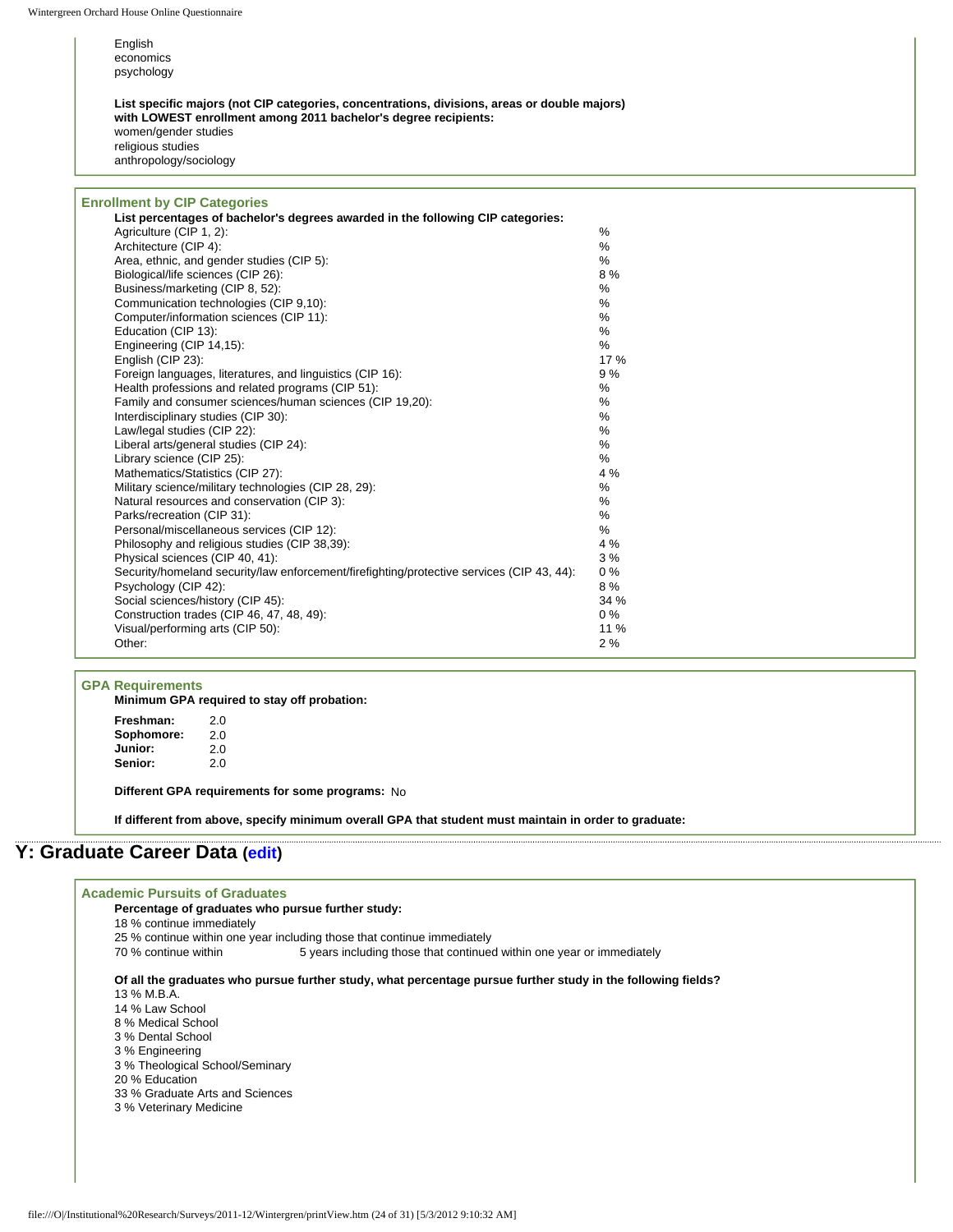#### **Graduate schools most often selected by recent graduates:**

Boston University, Case Western Reserve University, Columbia University, Georgetown University, Johns Hopkins University, Northwestern University, Ohio State University, Pennsylvania State University, Wake Forest University, Washington University, University of Chicago, University of North Carolina, University of Pennsylvania, University of Virginia.

#### **Career Pursuits of Graduates**

#### **Percentage of graduates who enter job market in field related to major:**

95 % within six months of graduation

- 98 % within one year of graduation including those that continue within six months
- 99 % within two years of graduation including those that continue within six months or one year

#### **Firms that most frequently hire graduates:**

3M, Abbott Labs, ABC, ABN AMRO, Accenture, Adobe System, Aetna, AG Edwards, Allstate, American Airlines, American Electric Power, AmeriCorps, Ameriprise, Amgen, AOL, Aon Consulting, AT&T, Bank of America, Bank of Boston, Bank of New York, Bank One, Barclays Bank, Barnes & Noble, BASES, Battelle Memorial Institute, Bear Stearns, Bloomberg, Blue Cross & Blue Shield, Booz Allen Hamilton, Boston Globe, Boston University, Brown Brothers Harriman, Bureau of National Affairs, Cambridge Group, Case Western Reserve, CBS, Chicago Public School, Children's Hospital, Christie's, Chubb & Son, Ciba Specialty Chemicals, Cincinnati Post, Cincinnati Public School, Cisco, Citibank, Citicorp, Citigroup, City of New York, City Year, Cleveland Clinic, CNN, Coca-Cola, Colgate University, College of William & Mary, Columbia University, Columbus Academy, Cornell University Medical College, Corning, Corporate Executive Board, Dartmouth Medical School., Davidson College, Dayton Power & Light Co., Deloitte & Touche, Delta, Denison University, Deutsche Bank, Dow Chemical, DuPont, Duke University, Eastman Kodak, Eaton Corp., Eli Lilly, Emory University, Episcopal Diocese & Churches, Ernst & Young, Estee Lauder, Exxon Mobil, Fannie Mae, Federal Reserve Bank, FedEx, Fidelity Investments, Fifth Third Bank, First Presbyterian Church, Fleet Bank, FleetBoston, Forbes Magazine., Ford Motor Company, FOX, Gap, General Electric, George Washington University, Georgetown University, Goldman Sachs, Grassroots Campaigns, Guidant Corp., H&R Block, Habitat for Humanity, Harvard University, Haverford College, HBO, Health Alliance Intl, Hewitt Associates, Houghton Mifflin, Humane Society of United States, Huntington National Bank, Hyatt, IBM, Indiana University, Intel, IRS, J.P. Morgan Chase, Janney Montgomery Scott, John Hopkins University, Johnson & Johnson, Jones, Day, Reavis & Pogue, Kaiser Permanente, Kaplan, Kenyon College, Key Corp., KPMG, L.E.K. Consulting, LaSalle Bank, Legal Aid, Lehman Brothers, Lexis Nexis, Lockheed Martin, Loyola University, Lubrizol Corp., Marsh USA, Massachusetts General Hospital, Massachusetts Mutual Life Insurance, Mayo Clinic, Mazda, McGraw Hill, McKesson, McKinsey & Company, McMaster-Carr, Memorial Sloan Kettering Cancer Center, Merck & Co., Merrill Lynch, MetLife, Microsoft, Monsanto, Morgan Stanley, Morningstar, Mount Sinai Medical School, MTV, NASA, National City Corp., National Institute of Health, Nationwide Insurance, NBC, NCR, NERA Economic Consulting, Newsweek, Northern Trust, Northwestern University, NPR, New York Times, New York University, Ogilvy & Mather, OH AG, Ohio State University, Oppenheimer Capital, Oxford University Press, PBS, Peace Corps, Penn State College of Medicine, Penton Publishing, Pfizer, Pharmacia, Philadelphia Inquirer, Phillips Academy, Planned Parenthood, Porter Wright Morris & Arthur LLP, Portland Public School,PricewaterhouseCoopers, Procter & Gamble, Progressive Insurance, Prudential Securities, Qwest Communications, RAND, Random House, Reader's Digest, Riverside Methodist Hospital, Robert W. Baird, Rutgers University, SAIC, Scholastic, Siemens, Simon & Schuster, Smith Barney, Social Security Administration, Saint Luke's Roosevelt Hospital, Saint Vincent's Medical Center, Stanford University, State Farm Insurance, State Street Bank, Staten Island Academy, Sun Microsystems, SUNY, Swarthmore College, T. Rowe Price, Teach for America, Texaco, Texas Instruments, The Nature Conservancy, The Princeton Review, Thomson Learning, TIAA-CREF, Time Warner, United States Air Force, United States Army, United States Coast Guard, United States Department of Commerce, United States Department of Defense, United States Department of Energy, United States Department of Justice, United States Department of State, United States Department of the Treasury, United States District Court, United States EPA, United States General Accounting Office, United States Library of Congress, United States Marine Corps.

#### **Alumni**

#### **Institution's most prominent alumni/ae (up to three):**

E.L. Doctorow, writer, Pulitzer Prize winner; Paul Newman, Academy Award-winning actor and philanthropist; Carl Djerassi, developed birth control pill, writer.

## **Z: Guidance Facilities/Student Services ([edit](http://survey.wgoh.com/secure/sectionZView.htm))**

| <b>Remedial Learning Services</b><br>Remedial learning services offered:<br>Reading<br>Writing<br>Math |
|--------------------------------------------------------------------------------------------------------|
| X Study skills                                                                                         |
| Other                                                                                                  |
|                                                                                                        |
| <b>Additional Services</b>                                                                             |
| Additional services offered:                                                                           |
| X Nonremedial tutoring                                                                                 |
| <b>X</b> Placement service                                                                             |
| <b>X</b> Health service                                                                                |
| <b>X</b> Women's Center                                                                                |
| Day care                                                                                               |
| X Health insurance                                                                                     |
| Other                                                                                                  |

**Counseling Services**

**Counseling services offered: X** Minority student **Military** Veteran student Older student **X** Birth control **X** Career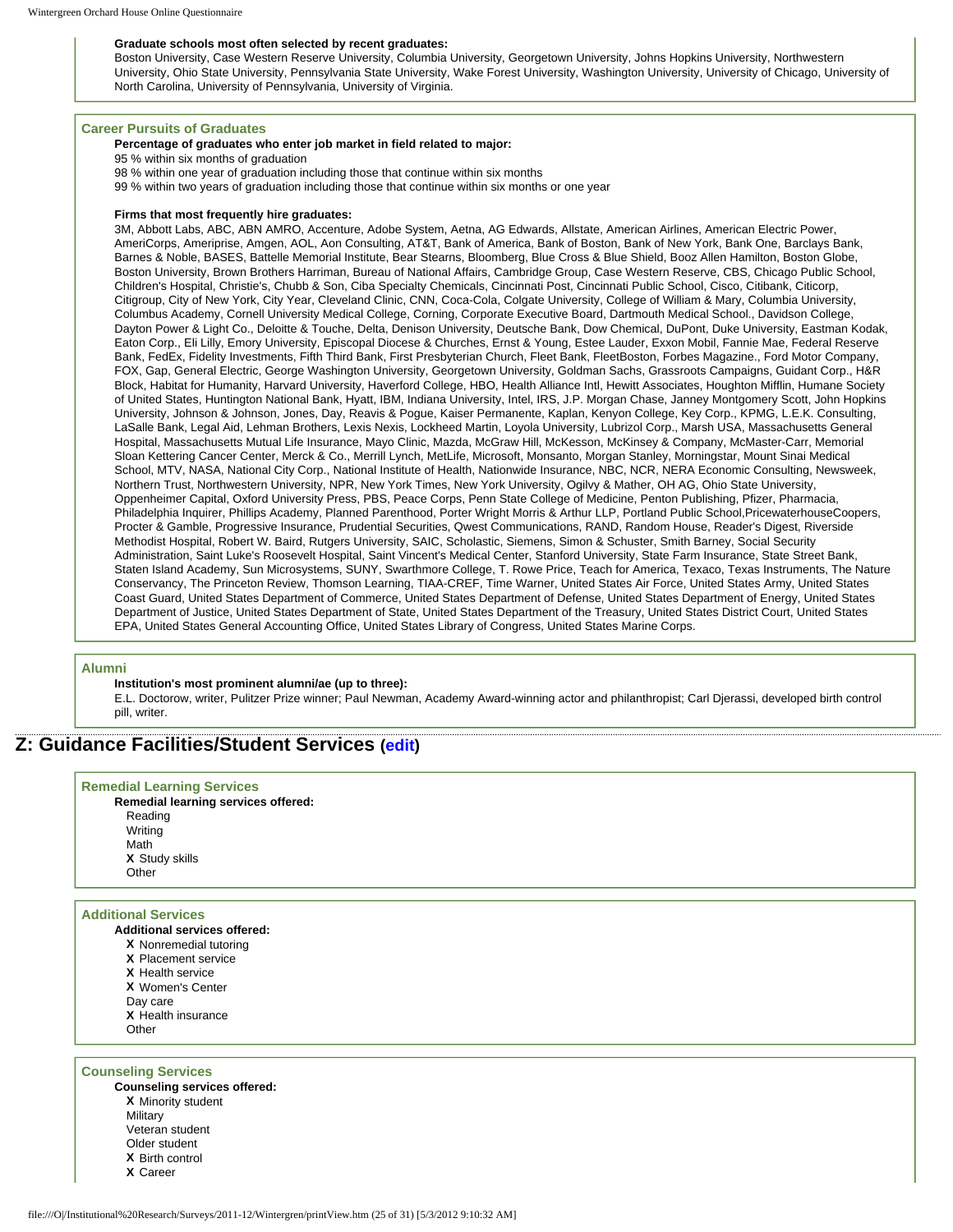- **X** Personal
- **X** Academic
- **X** Psychological
- **X** Religious
- **X** Other
- sexuality, substance abuse

#### **Career Placement Services**

- **Services available in career placement center:**
- Co-op education
- **X** Internships
- **X** Career/job search classes
- **X** Interest inventory
- **X** On-campus job interviews
- **X** Resume assistance
- **X** Alumni network
- **X** Interview training
- **X** Other
- job shadowing program.

### **Physically Disabled Student Services**

### **Services available to physically disabled students:**

- **X** Note-taking services
- **X** Tape recorders
- **X** Tutors
- **X** Reader services
- Interpreters for hearing-impaired
- **X** Special transportation
- **X** Special housing
- **X** Adaptive equipment
- Braille services
- **X** Talking books
- **Other**

**Percentage of campus accessible to physically disabled students:** 72 % **OR check term that best describes accessibility:** Partially

## **AA: ROTC [\(edit\)](http://survey.wgoh.com/secure/sectionAAView.htm)**

| <b>Army ROTC</b>           |  |
|----------------------------|--|
|                            |  |
| Army ROTC is offered:      |  |
| On campus                  |  |
| Off campus                 |  |
| X Not offered              |  |
|                            |  |
| <b>Navy ROTC</b>           |  |
| Navy ROTC is offered:      |  |
| On campus                  |  |
| Off campus                 |  |
| X Not offered              |  |
|                            |  |
|                            |  |
| <b>Air Force ROTC</b>      |  |
| Air Force ROTC is offered: |  |
| On campus                  |  |

Off campus **X** Not offered

## **AB: Student Activities/Social Organizations ([edit](http://survey.wgoh.com/secure/sectionABView.htm))**

| <b>Fraternities and Sororities</b><br>Number of social fraternities on campus:<br>Percentage of men who join fraternities:<br>Number of fraternities with chapter houses: | 38% |  |
|---------------------------------------------------------------------------------------------------------------------------------------------------------------------------|-----|--|
| Number of social sororities on campus:                                                                                                                                    | 4   |  |
| Percentage of women who join sororities:<br>Number of sororities with chapter houses:                                                                                     | 7%  |  |
|                                                                                                                                                                           |     |  |

### **Student Activities**

**Check available student activities:**

- **X** Student Government
- **X** Student Newspaper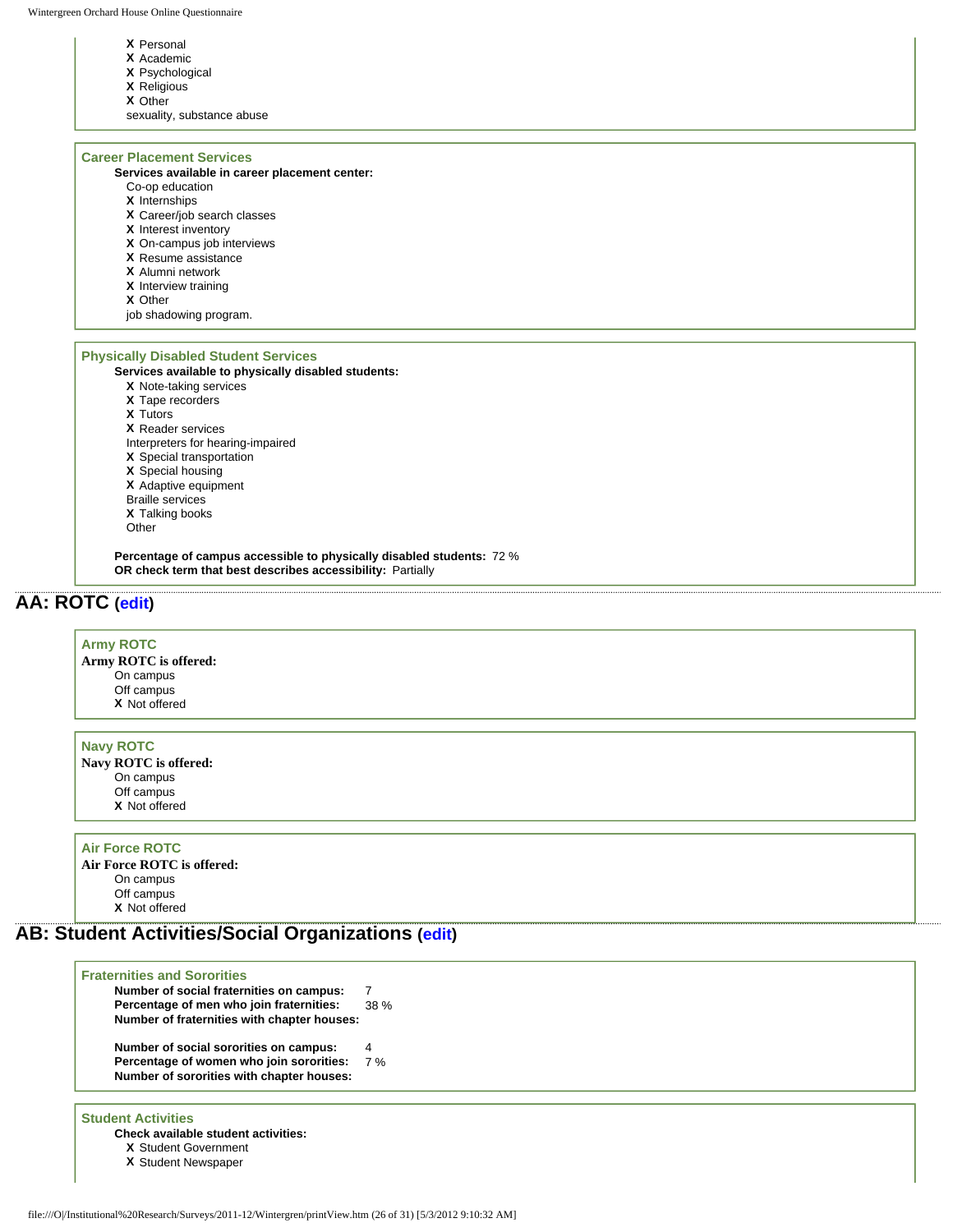- **X** Literary Magazine
- **X** Yearbook
- **X** Radio Station
- Television Station

#### **List name/frequency of student newspapers:**

Kenyon Collegian, published weekly

#### **Honor Societies**

**Number of honor societies:** 5

#### **Organizations**

**List organizations separated by commas. Please do not supply a web address or link.** 

#### **Campus-based Religious Organizations:**

Canterbury, Hillel, Koinonia, Newman club, Saturday Night Fellowship

#### **Minority Student Organizations:**

Adelante, Black Student Union, International Students group, Middle East Students Association; Asian awareness, Chinese culture, and Japan clubs

#### **International Student Organizations:**

International Students, Asian Students for International Awareness, South Asian Multicultural Organization for Student Awareness

#### **Other student organizations, musical groups, activities, and committees:**

(group similar activities together; move from arts to humanities/social sciences to

biological/medical sciences to technology/hard sciences)

Gospel choir, music groups, Owl Creek Singers, Musical Theater Society, Repertory Ensemble Actors Theater, Renegade Theater, dance team, Kentertainment, Film Society, Foreign Language in Elementary Schools, Poets' Society, Senior Classical League, Activists United, Habitat for Humanity, Friends of Hospice, Appalachian People's Service Organization, OhioACTION, Amnesty International, Students Taking Action Now Darfur, student athletes, ALSO, Chasers, Circle K, College Township Fire Department Student Auxiliary, Danswers Co-Operative, Fifty-six Percent, Allied Sexual Orientation, Hotmeals, Jigsaw Society, K.A.C. Heads, Daily Jolt, NightCAPS, People Endorsing Agrarian Sustainability, Rolla Dyer Society, Roosevelt Institution, Safe Drives, Bring Your Own Book, Stairwells, Student Lectureships, Take Back the Night, Take Five, The Company, United Students Against Sweatshops, Archon Society, Horn Records, Libertarians, GEEK, First Year Council, Student Council, Upper-class Committees, Social Board, Alcohol and Drug Education Program Team, Two Drink Minimum, Men for Social Responsibility, Students for Creative Anachronism, College Republicans, College Democrats, Mock Trial Team, Debating Society, Campus Activities in Psychology Program, Campus Activities in Psychology Program, Environmental Campus Organization; dance/drama, ballroom dance, comedy cooking, sound technicians, juggling, Japan, Russian, Squash, chess, gaming, information and support service, linguistics, outing, and math clubs

**Total number of registered organizations:** 140

## **AC: Housing [\(edit](http://survey.wgoh.com/secure/sectionACView.htm))**

| Check types of school-owned/-operated/-affiliated housing available and<br>specify percentages of students who live in each checked type. Total should equal 100%: |       |                    |  |
|--------------------------------------------------------------------------------------------------------------------------------------------------------------------|-------|--------------------|--|
| X Coed dorms                                                                                                                                                       |       | 67 %               |  |
| X Women's dorms                                                                                                                                                    |       | 3%                 |  |
| Men's dorms                                                                                                                                                        |       | $0\%$              |  |
| Sorority housing                                                                                                                                                   |       | $0\%$              |  |
| X Fraternity housing                                                                                                                                               |       | 9%                 |  |
| X Single student apartments                                                                                                                                        |       | 19%                |  |
| Married student apartments                                                                                                                                         |       | $0\%$              |  |
| X Special housing for disabled students                                                                                                                            |       | 1%                 |  |
| X Special housing for international students                                                                                                                       |       | $0\%$              |  |
| Cooperative housing                                                                                                                                                |       | 0%                 |  |
| X Other                                                                                                                                                            |       | 1%                 |  |
| Special-interest, substance-free, community service, wellness, and Kosher housing.                                                                                 |       | <b>Check Total</b> |  |
|                                                                                                                                                                    |       |                    |  |
| Percentage of all students who live in above housing:                                                                                                              | 98 %  |                    |  |
| Percentage of freshmen who live in above housing:                                                                                                                  | 100 % |                    |  |
| Percentage of all students who live off-campus or commute:                                                                                                         | 1%    |                    |  |
| Average percentage of students on campus during weekends: 99 %                                                                                                     |       |                    |  |
| Are students required to live in school housing:                                                                                                                   | Yes   |                    |  |
| If Yes, then:                                                                                                                                                      |       |                    |  |
| All unmarried students under age 21 not living near campus with relatives                                                                                          |       |                    |  |
| X Other                                                                                                                                                            |       |                    |  |
| All students must live on campus.                                                                                                                                  |       |                    |  |
| Campus housing available to unmarried students regardless of year: Yes                                                                                             |       |                    |  |
| If NO, explain:                                                                                                                                                    |       |                    |  |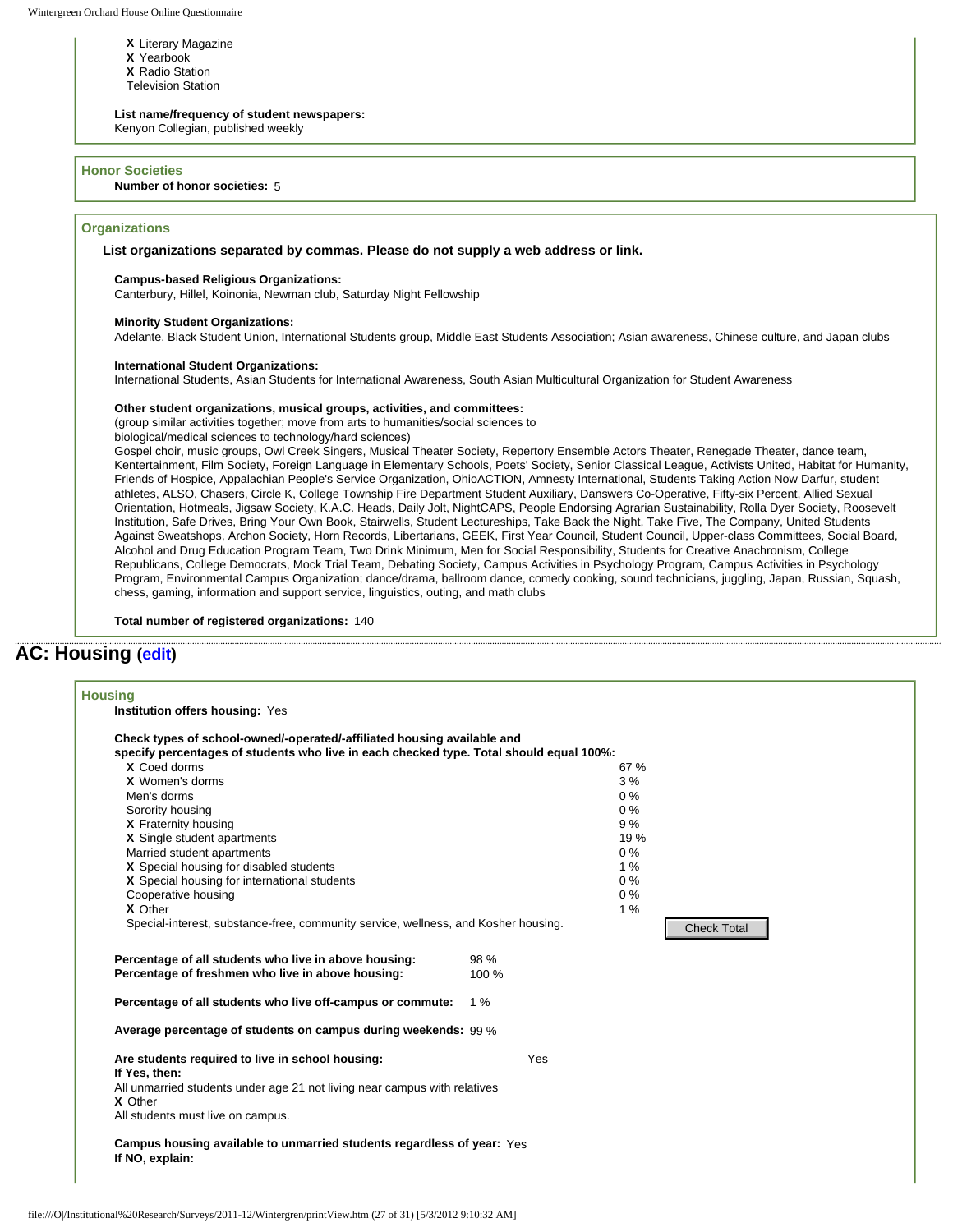#### **School provides assistance in locating off-campus housing:** No

**Number of housing units:** 

Housing units should include houses, apartments, dorm rooms, etc. Do not total up the number of buildings or number of rooms (e. g., include the number of apartment units, but do not total up the number of rooms within each apartment).

**Number of students housing can accommodate:** 1,712

### **AD: Regulations ([edit](http://survey.wgoh.com/secure/sectionADView.htm))**

#### **Car Policy**

**All students may have cars on campus:** Yes **If NO, explain: Percentage of all students who have cars on campus:**50 %

#### **Alcohol Policy**

**Alcohol is permitted on campus to students of legal age:** Yes **If YES, are there additional restrictions that apply?** Yes

#### **Other Policies**

**Check applicable policies:**

- Permission required for student marriages
- Class attendance mandatory
- **X** Class attendance policies set by individual instructors
- Dress/hair code
- Honor code
- **X** Hazing prohibited **X** Smoking prohibited
- **X** Other
- 
- Firearms prohibited. Academic honesty code.

#### **Attendance Policies**

**Check the following for which attendance is mandatory:** Chapel Assemblies Convocations **X** None of these

**How often must students attend? Other mandatory:** 

## **AE: Environment/Transportation [\(edit\)](http://survey.wgoh.com/secure/sectionAEView.htm)**

#### **Location**

**Region of country from which majority of U.S. students come:** Middle Atlantic

**Campus Size:** 1,200 acres

**Check one:** Campus is within one mile of city/town

**Location/Environment:** In or near a rural community (pop. under 5,000)

#### **Description of location/transportation:**

Include campus size, location, proximity to larger city (if applicable), location of branch campuses,

transportation area is served by (air, bus, train), and whether public transportation serves the campus.

1,200-acre campus in Gambier, Ohio (population: 2,020), 45 miles from Columbus. Major airport and bus serve Columbus; train serves Cleveland (115 miles). School operates transportation to Mt. Vernon and Columbus.

#### **Nearest City**

**City/town school is located in/near:** Gambier, OH **Population:**2,020

**Closest major city to school (if different from above):** Columbus, OH **Population:**769,332 **Distance:**45 miles

**Nearest city with major airport:** Columbus, OH **Distance:**45 miles **Nearest city with other airport:** Cleveland, OH **Distance:**90 miles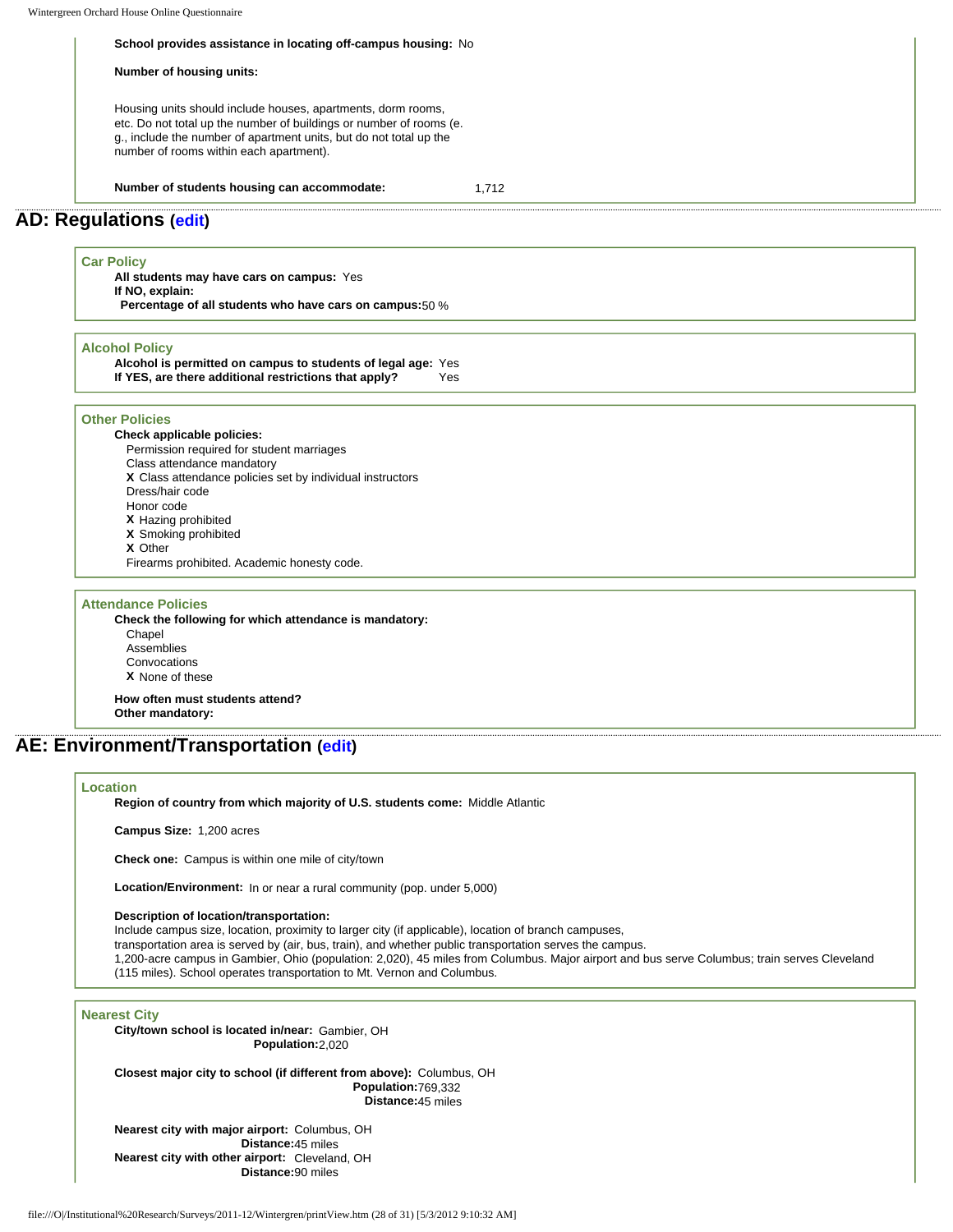Wintergreen Orchard House Online Questionnaire

#### **Nearest city with train service:** Cleveland, OH **Distance:**90 miles **Nearest city with bus service:** Columbus, OH **Distance:**45 miles

#### **Transportation Services**

**Public transportation serves campus:** No

**College/university operates transportation to:**

School operates transportation to Mount Vernon and Columbus, OH.

#### **Satellite Campuses**

**Locations of branch/satellite campuses:**

## **AF: Calendar ([edit](http://survey.wgoh.com/secure/sectionAFView.htm))**

**Please modify this section to represent the data for the 2012-13 academic year:** 

**Information shown for academic year beginning Fall:** 2012

| <b>Academic Calendar</b>                           |                                                                                               |  |
|----------------------------------------------------|-----------------------------------------------------------------------------------------------|--|
| <b>Academic Calendar System:</b>                   |                                                                                               |  |
|                                                    | (include summer terms only if they are part of a typical full-time student's course of study) |  |
| Semester system (two terms comprise academic year) |                                                                                               |  |
|                                                    | Semester/term beginning dates for 2012-13 academic vear:                                      |  |
| late August and mid-January.                       |                                                                                               |  |
|                                                    |                                                                                               |  |
| Number and length of summer sessions:              |                                                                                               |  |
| Month(s) in which new student orientation is held: |                                                                                               |  |
| Orientation for new students held in August.       |                                                                                               |  |

## **AG: Self-Ranking Entrance Profile [\(edit\)](http://survey.wgoh.com/secure/sectionAGView.htm)**

Although we realize the difficulty of trying to fit the multiple characteristics of your entering students into an arbitrary system, we would appreciate your use of the self-rating, composite chart below to calculate your institution's approximate entrance profile. To find the profile number, carefully read the chart below and select the column that most closely describes the average entrance profile of freshmen students at your institution.

| <b>Self Ranking Profile Number</b>     |             |             |              |             |                 |
|----------------------------------------|-------------|-------------|--------------|-------------|-----------------|
| <b>Self-Ranking Profile Number:</b>    |             |             |              |             |                 |
| <b>Class Rank:</b>                     |             |             |              | 4           | 5               |
| GPA:                                   | Top 20%     | Top 40%     | Top 50%      | Top 60%     | Not in top      |
| SAT:<br>ACT:                           | $B+$ to $A$ | $B$ to $B+$ | $B$ - to $B$ | $C$ to $B-$ | 60%             |
| <b>Percentage Applicants Accepted:</b> | 1300-1600   | 1220-1299   | 1070-1219    | 910-1069    | C or below      |
|                                        | 29          | $27 - 28$   | $23 - 26$    | $19-22$     | Below 910       |
|                                        | 40% or less | 40-60% or   | 60-75% or    | 75-90% or   | Below 19        |
|                                        |             | less        | less         | less        | <b>Over 90%</b> |

## **AH: Athletic Information ([edit](http://survey.wgoh.com/secure/sectionAHView.htm))**

**School has an athletic program:** Yes

| <b>Intercollegiate Varsity Sports - MEN</b><br><b>Scholarships</b><br><b>NCAA</b><br>Other |       |   |                                |  |  |  |
|--------------------------------------------------------------------------------------------|-------|---|--------------------------------|--|--|--|
| <b>Sport Offered</b>                                                                       | Avail |   | <b>Division</b> Athletic Assoc |  |  |  |
| baseball (bar)                                                                             | no    | Ш |                                |  |  |  |
| basketball (bas)                                                                           | no    | Ш |                                |  |  |  |
| cross-country (cro)                                                                        | no    | Ш |                                |  |  |  |
| football (foo)                                                                             | no    | Ш |                                |  |  |  |
| golf (gol)                                                                                 | no    | Ш |                                |  |  |  |
| lacrosse (lac)                                                                             | no    | Ш |                                |  |  |  |
| soccer (soc)                                                                               | no    | Ш |                                |  |  |  |
| swimming (swi)                                                                             | no    | Ш |                                |  |  |  |
| tennis (ten)                                                                               | no    | Ш |                                |  |  |  |
| track and field (indoor) (tri)                                                             | no    | Ш |                                |  |  |  |
| track and field (outdoor) (tro)                                                            | no    | Ш |                                |  |  |  |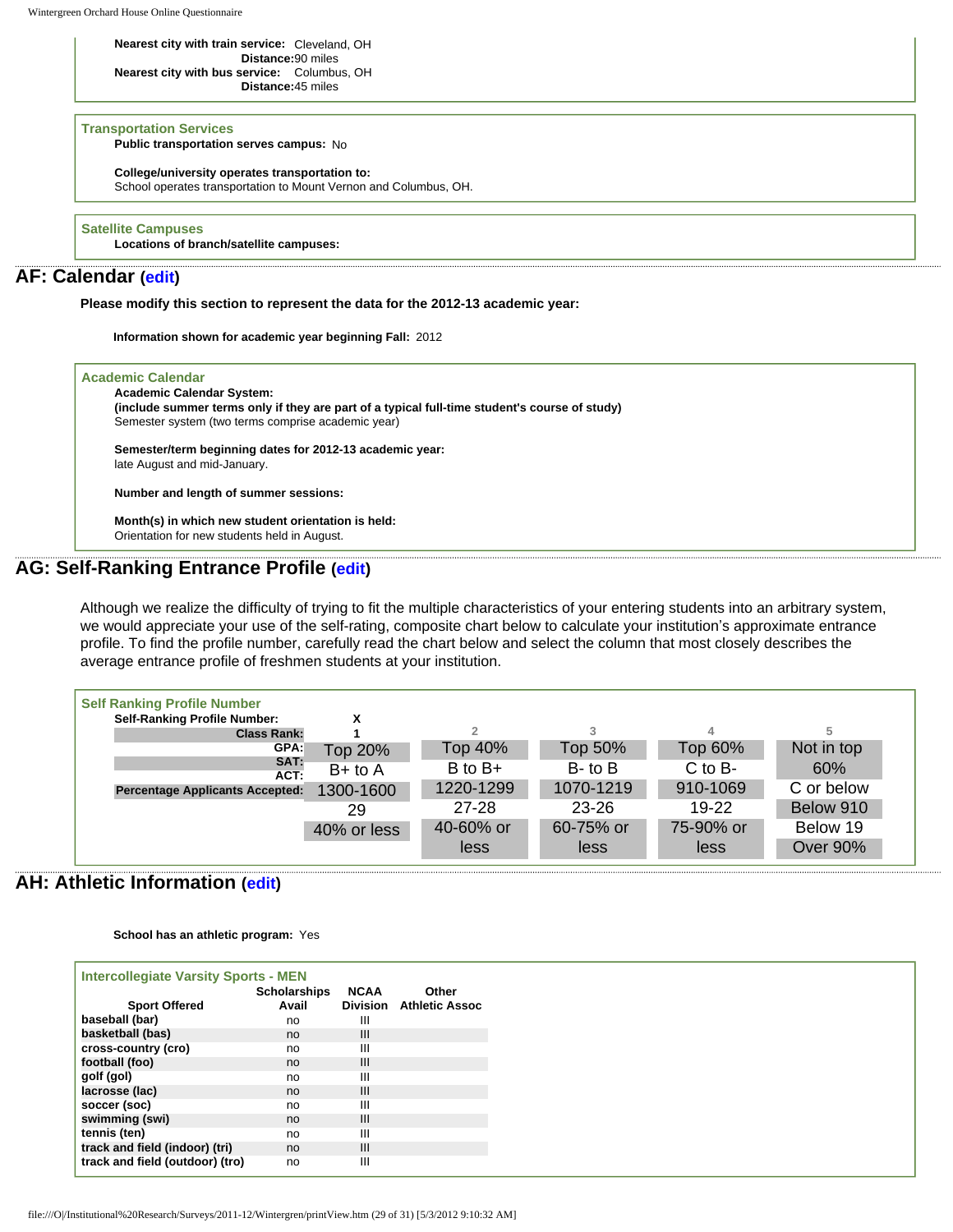#### **Intercollegiate Varsity Sports - WOMEN**

| <b>Scholarships</b><br>Avail | <b>NCAA</b> | Other<br>Division Athletic Assoc |
|------------------------------|-------------|----------------------------------|
| no                           | Ш           |                                  |
| no                           | Ш           |                                  |
| no                           | Ш           |                                  |
| no                           | Ш           |                                  |
| no                           | Ш           |                                  |
| no                           | Ш           |                                  |
| no                           | Ш           |                                  |
| no                           | Ш           |                                  |
| no                           | Ш           |                                  |
| no                           | Ш           |                                  |
| no                           | Ш           |                                  |
|                              |             |                                  |

#### **Athletic Director (Men's Director)**

**Name:** Peter Smith

- **Title:** Director of Athletics, Fitness and Recreation
- **E-mail:** smithp@kenyon.edu

#### **Women's Atheltic Director**

**Name:** Suzanne Helfant

**Title:** SWA **E-mail:** helfants@kenyon.edu

#### **Participation**

| Percentage of students who participate in:  |     |
|---------------------------------------------|-----|
| varsity and/or club intercollegiate sports: | 26% |
| intramural and/or recreational sports:      | 65% |

#### **Athletic Conference Memberships**

North Coast Athletic Conference (Division III)

#### **Athletic Facilities**

#### **Facilities available to students (include off-campus facilities)**

Do not use formal names (Example: football field, NOT John Doe Memorial Field) athletic fields, fitness and recreation center, swimming pool, volleyball arena; squash, tennis, and racquetball courts

#### **Intramural/Recreational Sports**

**Intramural/recreational sports (include sports clubs, i.e. mountain bike club)**  (alphabetical order, lower case, comma delimited) dodgeball, flag football, basketball, whiffleball, volleyball, Futsol, raquetball, tennis, softball

#### **Club Sports**

#### **Club Sports for MEN (non-varsity, intercollegiate sports)**

juggling, dance, archery, equestrian, fencing, quidditch, rugby, squash, ultimate frisbee, soccer

#### **Club Sports for WOMEN (non-varsity, intercollegiate sports)**

juggling, dance, archery, equestrian, fencing, quidditch, rugby, squash, ultimate frisbee, soccer

**School Colors:** purple and white **Team Mascot:** Lords and Ladies **School Song:** 

## **AJ: Unique Qualities [\(edit](http://survey.wgoh.com/secure/sectionAJView.htm))**

**Unique Qualities/Programs**